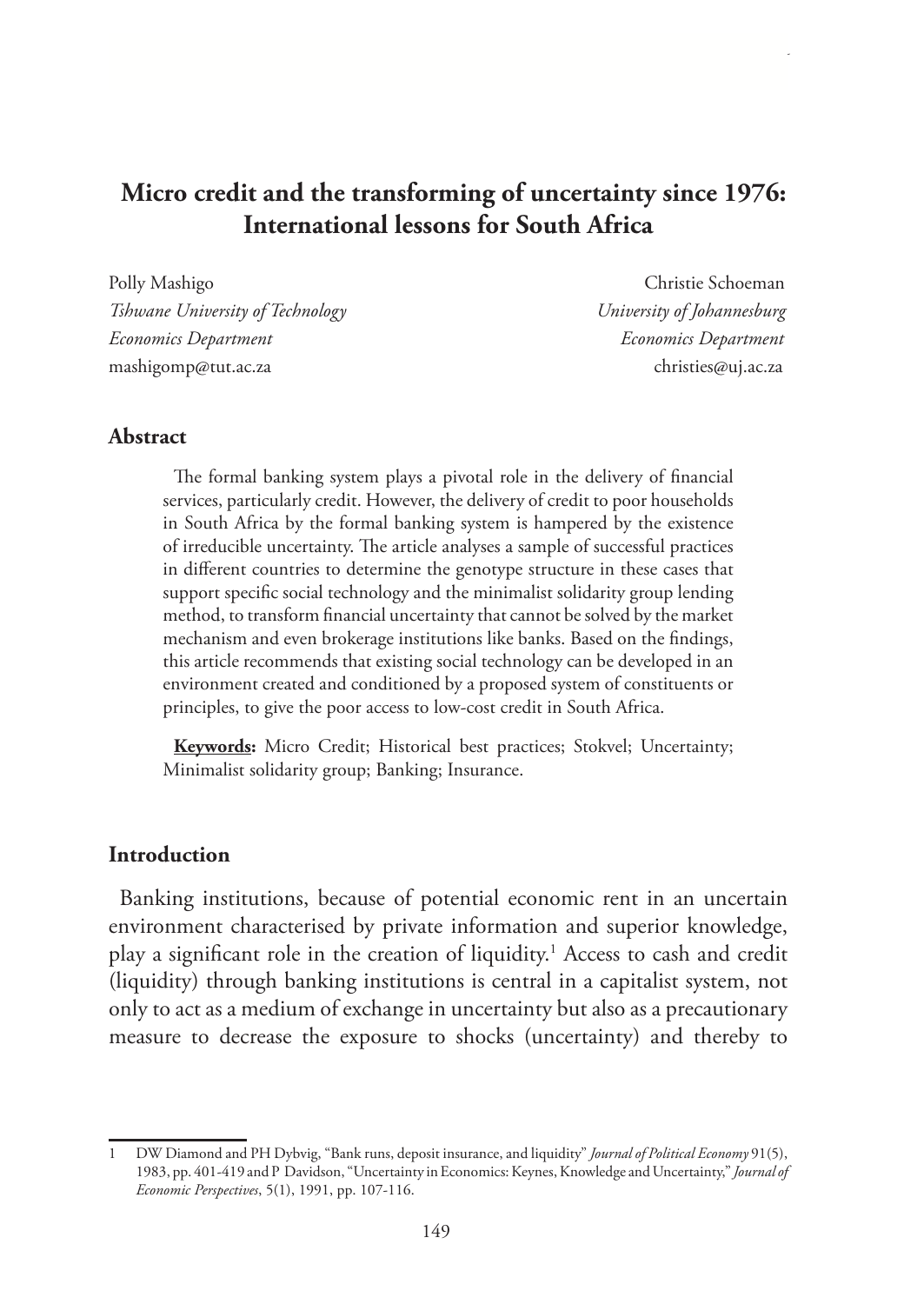smooth consumption.2 The relatively high collection costs associated with formal financial transactions limit access to low-cost credit, reinforcing low levels of income, consumption, savings and exposure to even minor shocks.

The poor people in South Africa and in various parts of the world have, with time, developed self-insurance support mechanisms in the form of informal savings organizations which, according to Verhoef, $3$  emerged from socio-anthropological analysis of the African community strategies of shaping economic behavior, economic development and mutual support. These informal savings organizations are known as stokvels in South Africa- referred to rotating savings and credit associations (ROCSAs) type which dates back to the nineteenth century, organized to facilitate social interaction, saving and access to a lump sum of cash. Among the strategies developed by urbanized Africans, was urban wage labour engagement to provide material needs through mobilization of social capital using various informal arrangements/ activities to sustain themselves. Stokvels use informal mechanisms of cultural organizations to contribute to social security by using social features such as trust, norms, reputation and networks to improve the efficiency of society by facilitating coordinated actions.4 Women, who were mostly the ones carrying the burden of maintaining their families in the absence of or irregular income, integrated stokvels as a means to smooth income through the usage of social networks. The mechanisms behind these stokvels in the late nineteenth and/ or the early twentieth century have offered a very distinct form of survival and are prevalent in the current urban and rural communities in South Africa to provide guaranteed access to financial resources (credit and savings) which are not provided by formal financial intermediaries (banks). A large segment of the population in South Africa (23%) is unemployed and the majority live in informal settlements and/or rural areas where poverty is still rife (Mpahlwa, 2008; Wilson, 1996).<sup>5</sup> Poor households lack the necessary education or skills (social assets) and financial means (financial or liquid

<sup>2</sup> JM Keynes, *The General Theory of Employment Interest and Money,* (London, MacMillan Company of Canada Limited, 1936); J Tobin, "Liquidity Preference as Behaviour Towards Risk", *Review of Economic Studies*, 25, 1958, pp. 68-85; and P Davidson, "Uncertainty in Economics: Keynes, Knowledge and Uncertainty," *Journal of Economic Perspectives*, 5(1), 1991, pp. 107-1165.

<sup>3</sup> G Verhoef, "Social capital in voluntary savings organizations in South Africa in historical perspective", *New Contree*, 56, 2008, pp. 51-80.

<sup>4</sup> HD Seibel and D Torres, " Rural finance: Are Grameen replicators sustainable, and do they reach the poor? The case of CARD rural bank in the Philippines",Working Paper No. B1. (Philippines: International Fund for Agricultural Development (IFAD, 1999); G Verhoef, "Social capital…", pp. 51-58.

<sup>5</sup> M Mpahlwa, "Economic, Investment and Employment Cluster's Programme of Action", *Cycle Two Report*, (Pretoria, Department of Trade and Industry, 2008); G Wilson, *Bank management*, (Washington, McKinsey and Co, 1996).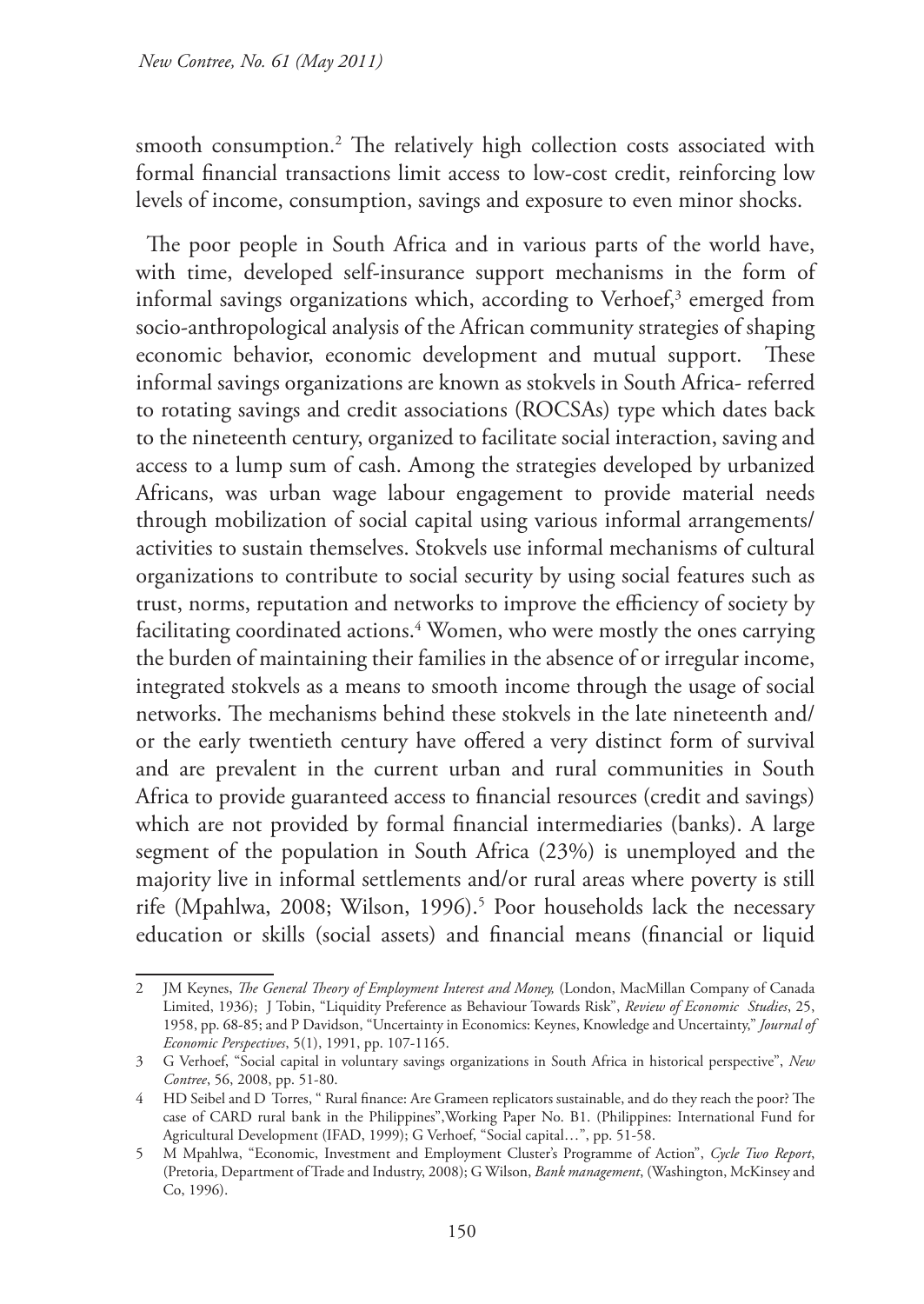assets) to secure stable consumption. They generate income for the purpose of providing minimal subsistence means for their families and, if possible, for precautionary motives. In a capitalist environment, the inadequate social and illiquid physical capital or assets of poor households make them vulnerable to even minor consumption shocks. This also has detrimental effects on their consumption. Access to credit can assist them to cushion themselves against the effects of consumption shocks by smoothing income.

Alternative to these problems, interest has been rekindled in the role of alternative financial institutions prospering around the world, especially in Bangladesh, Indonesia, Thailand and India, that had united and use institutional arrangements such as group lending programs to transform financial uncertainty (imperfect information, collateral constraints and transaction costs). These arrangements serve as a commitment to serve clients, especially the poor that have been excluded from the formal banking sector. Ghatak and Guinnane (1999; Karlan, 2007)<sup>6</sup> explore how group lending programs where loans were made to homogeneous self-selected groups of individuals belonging to the same village tended to be more successful.

The objective of the article is to determine common principles (see genotypic structure in Ostrom and Basurto, 2009: p7) needed for successfully implementing and developing the minimalist solidarity group lending method. The identification of principles or genotype in different structures is essential for the development of, out of the existing social technology, stokvels, a sustainable low-cost credit mechanism to assist the poor. The hypothesis of the article is that the underlying constant of principles provides the needed basis for social mechanisms to be sustainable for the providers of low-cost credit to poor households. In view of this, the article attempts to identify the principles that underlie successful international experience and practices in implementing social technology to deal with uncertainty about probability to default, so as to extend, in a sustainable way, low-cost credit to the poor. As in the case of South Africa, the poor, especially women, need low-cost credit to hedge consumption shocks. Countries such as Bangladesh, Indonesia, Kenya, Ghana, Sri Lanka, Thailand and India became important benchmarks in providing low-cost credit by using a specialised lending technology like group lending, which decreases transaction costs, asymmetric information, and the

<sup>6</sup> M Ghatak and TW Guinnane, "The economics of lending with joint liability: theory and practice", *Journal of Development Economics*, 60, 1999, pp. 195- 228; DS Karlan, "Social connections and group banking", *The Economic Journal*, 117, 2007, pp. F52-F82.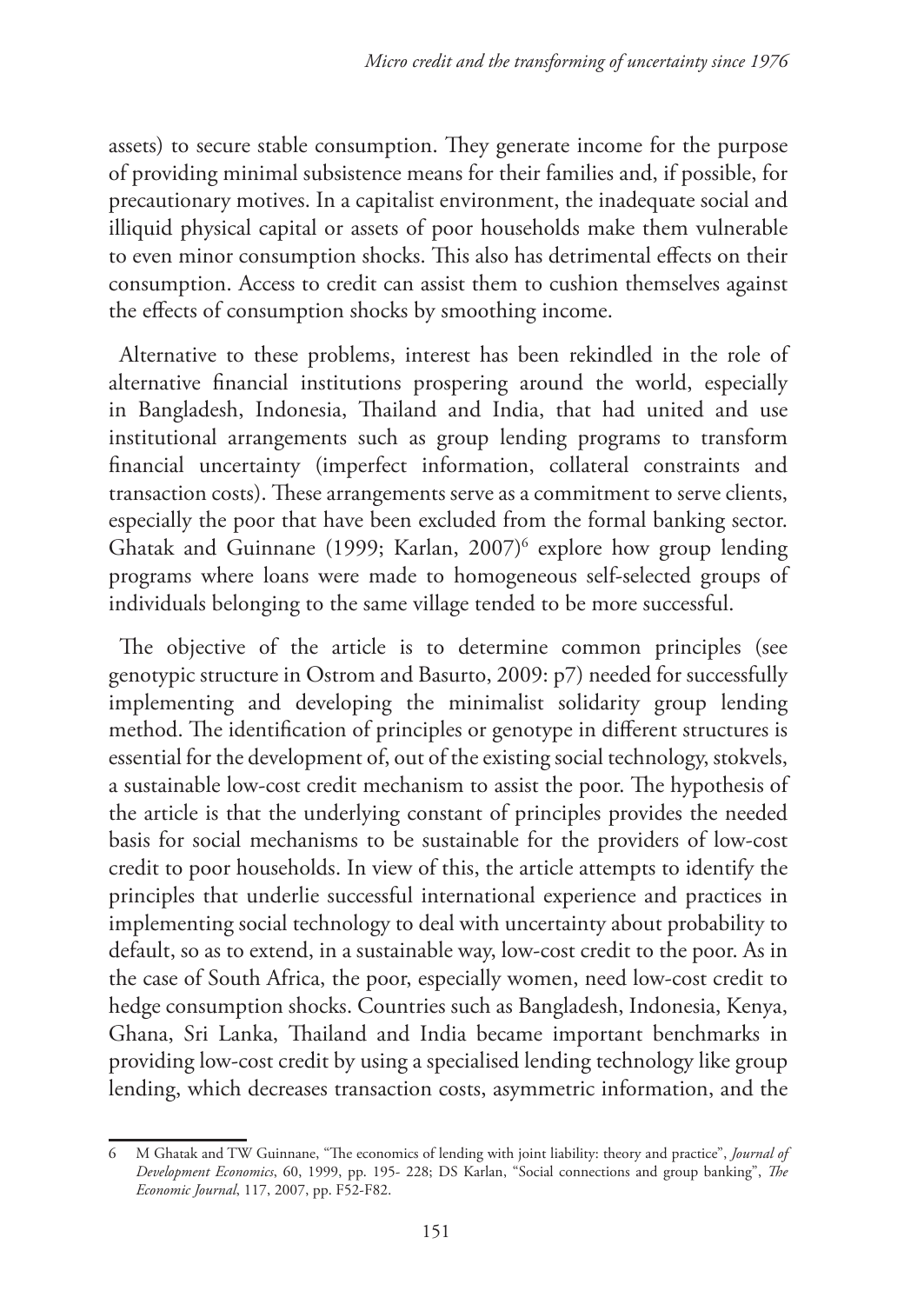use of physical collateral.

The article resumes with an analysis of uncertainty to distinguish between risk and Knightian irreducible uncertainty. It is demonstrated how the nature of uncertainty, as opposed to risk, constrains the banking sector in providing credit to poor households. In section 3, uncertainty and the role of a solidarity group lending method in transforming uncertainty to calculable risk is analysed. An analysis of the best practice data on group lending is done in section 4. This is to determine what is needed to support the solidarity group lending method to deal, in a sustainable way, with uncertainty in the provision of low-cost credit to poor households. The narrative data based on best practice is analysed in an attempt to determine the constituent, or system of principles for a strategy needed to support an environment for a sustainable mechanism/s of rules and norms to allow the poor access to low-cost credit.

In this article, the term 'strategy' is used to describe a plan of action to achieve certain outcomes. For the success or not of implementing or supporting strategies, plans are limited by information on the existence of similar successful basic structures. Rules or norms contain prescriptions. Rules are continuously monitored with specific sanctions to penalise forbidden action. By this rules are implicit and explicit effort to achieve order and predictability among humans (Ostrom and Basurto, 2009)<sup>7</sup>.

### **A short contextual overview on uncertainty, risk and insurance**

Decision-making in an uncertain environment is problematic and needs the development of institutions like financial assets to curb or bridge this uncertainty. Characteristic in the theoretical history of classical asset pricing is the way in which idiosyncratic effects and historic time (pricing is objectively done independent from historic time) are ignored in the pricing of financial assets or risk.<sup>8</sup> Complete information in a real time (physical time or "timeless") environment is assumed with the only uncertainty the exogenously determined random states in which the consumer lives. This uncertainty is resolved to a real time environment by assuming the existence of complete

<sup>7</sup> E Ostrom and X Basurto, "The Evolution of Institutions: Towards a New Methodology, Workshop in Political Theory and Policy Analysis, Indiana University, 2009, pp. 5-7.

<sup>8</sup> KJ Arrow, "The role of securities in optimal allocation of risk bearing, *Review of Economic Studies,* 31(2), 1953, pp. 91-96; W Sharpe, "Capital asset prices: a theory of market equilibrium under conditions of risk", *Journal of Finance*, 19(3), 1964, pp. 425-552.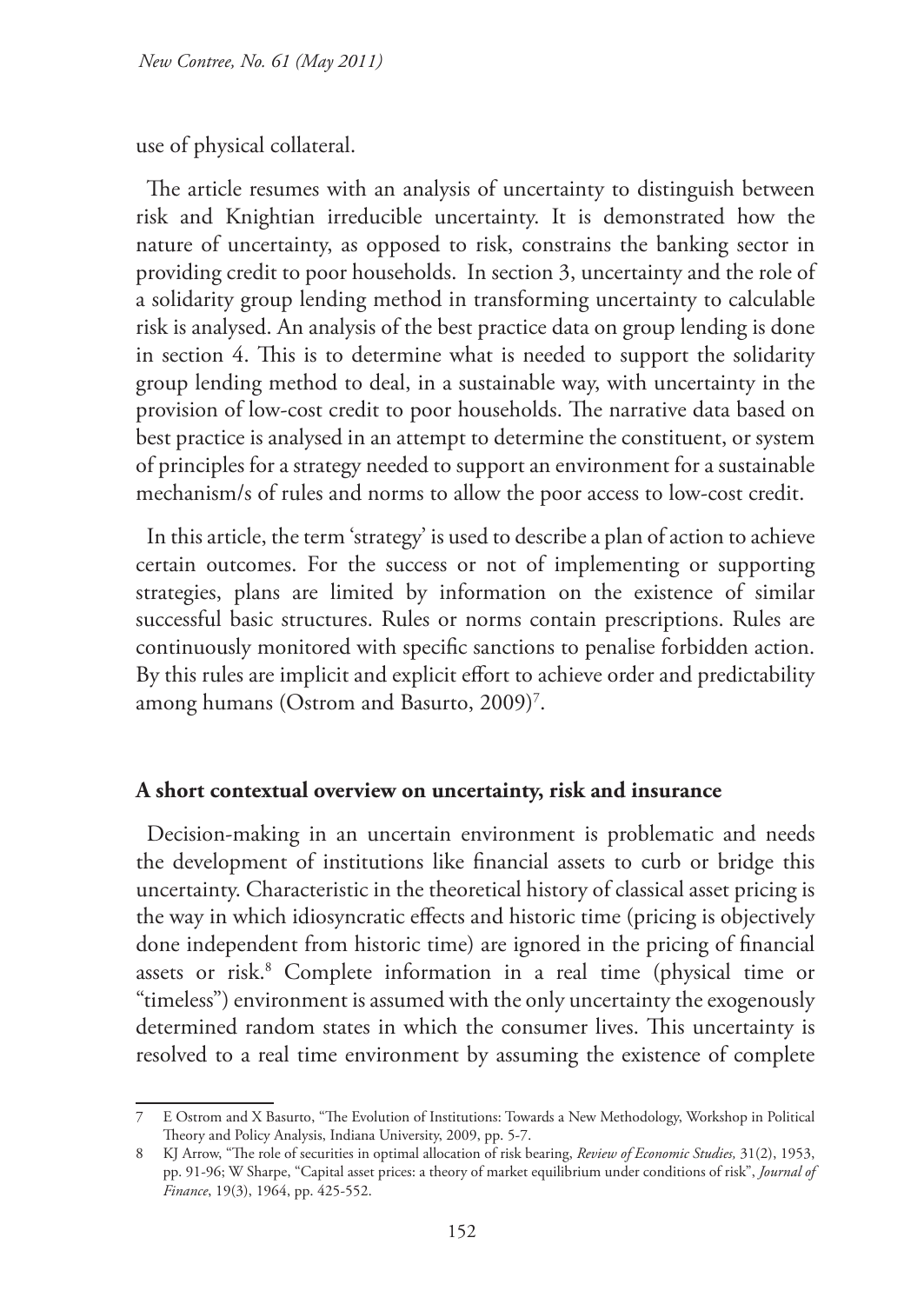state contingent contracts. The assumption of the fully diversifiable nature of idiosyncratic risk and the payment of fair premiums was, in the 1970s eased to consider incomplete information in the form of asymmetric information and the affects this incompleteness has on insurance cost, idiosyncratic risk, risk insurance and risk premiums in imperfect insurance markets (Ehrlich and Becker, 1972; Dixit, 1987)<sup>9</sup>. It was though left to Knight, Keynes and later on the Post-Keynesians to accentuate the role played by liquidity and liquidity markets as insurance mechanisms in a historic time dependent irreducible uncertain economic environment where expectations of consumers differ and where the preferences of consumers are determined by historic time, the actualizing of believed states rather than by exogenously given human nature (genetics) (Davidson, 1990; Davidson, 2009; Keynes, 1936; Keynes, 1937; Knight, 1921; Keynes, 1920)<sup>10</sup>.

Frank Knight (1921)<sup>11</sup> and Keynes (1920)<sup>12</sup>, as discussed above, broke the ground for economics in this regard when they made a distinction between risk and irreducible uncertainty as part of an analysis of profit and its origins and probability and uncertainty, where both sought to explain the persistent difference between zero profits predicted as a result of perfect competition in economic theory, and the actual positive or negative profits found in reality. Basili (2000) and Epstein (1998)<sup>13</sup> later describe and defined unreduced uncertainty as a situation where information about the future is too vague, ambiguous and imprecise to be summarised by a single or unique additive probability measure – that is, where no unique assignment of the future can be obtained. The risk of any decision is therefore incalculable as it may arise in an environment (state of nature) where all plausible available information fails to give even a sense of the risk. Classical theory also adjusts over time to this reality. Limited, partial, or even no knowledge and information about

<sup>9</sup> I Ehrlich and GS Becker, "Market insurance, self-insurance and self-protection". *Journal of Political Economy*, 80(4), 1972, pp. 623-648; A Dixit, "Trade and insurance with moral hazard", *Review of Economic Studies*, 56(2), 1987), pp. 235-247.

<sup>10</sup> P Davidson, "Uncertainty in economics: Keynes, knowledge and uncertainty. *Journal of Economic Perspectives*, 5(1), 1990, pp. 107-116; P Davidson, "Risk and uncertainty in economics", *Paper presented at the Conference on the Economic Recession and the State of Economics,* (London: Westminster, 2009); JM Keynes, *"The general theory of employment interest and money",* ( London: MacMillan, 1936); JM Keynes, "The general theory of employment", *The Quarterly Journal of Economics,* 1937, pp. 109-123; FH Knight, *Risk, Uncertainty and Profit* (New York, Houghton Mifflin, 1921), pp. 76; JM Keynes, *Treatise on probability*, (Reprint 1989, London, MacMillan, 1920), pp. 26.

<sup>11</sup> FH Knight, *Risk,Uncertainty and Profit...,* pp. 76.

<sup>12</sup> JM Keynes, *Treatise on probability*..., pp. 26.

<sup>13</sup> M Basili, "Knightian uncertainty in financial markets: an assessment", *Quaderni*, Universita degli Studi di Siena, February, 2000, p. 1; and LG Epstein, "A definition of uncertainty aversion", *Review of Economic Studies*, 66, 1999, p. 579.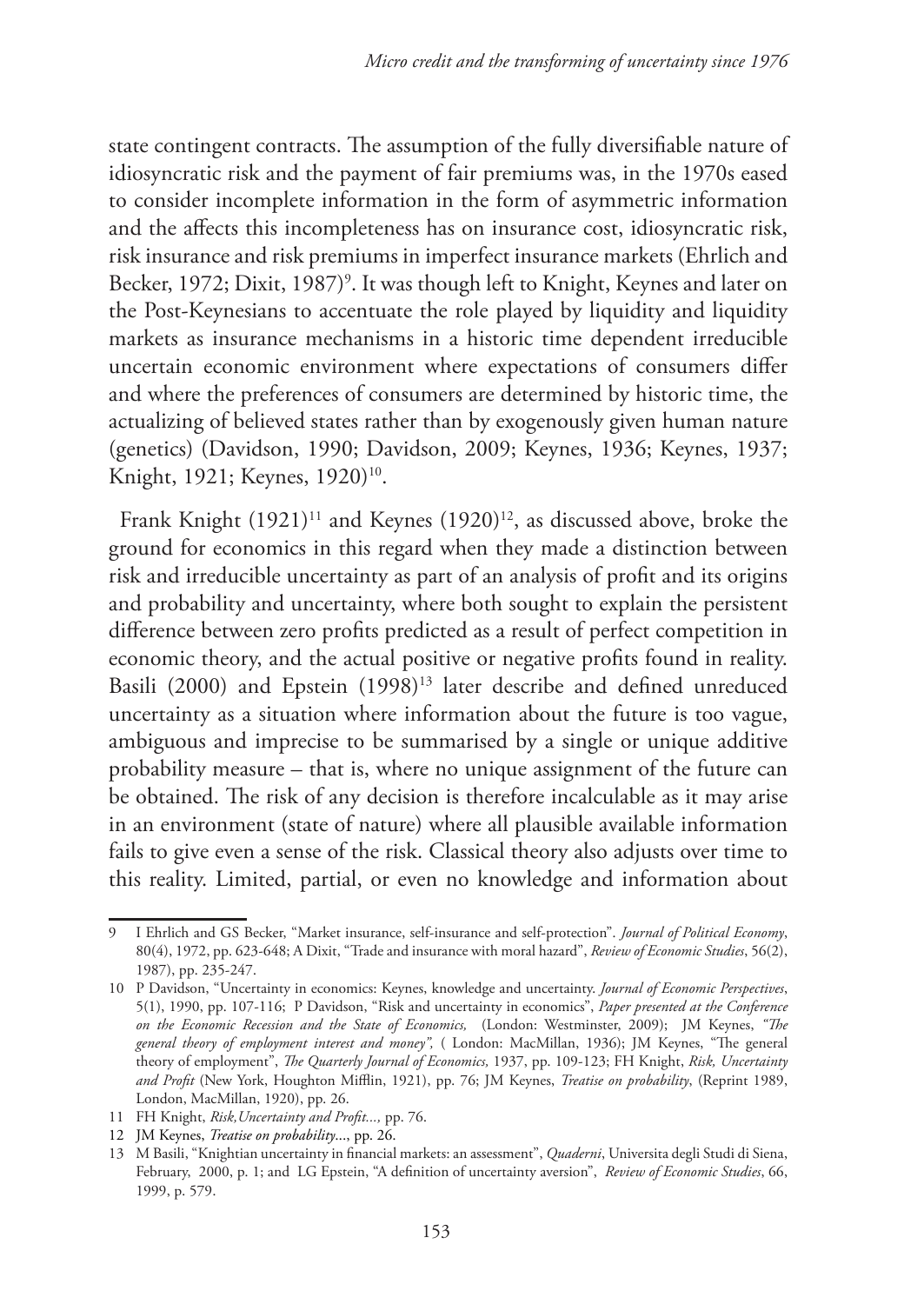the future, therefore, is endemic to actual life. All possible knowledge on prospects is tentative and beliefs in actual life situations are thus not only based on the prescriptive rules of weak and statistical dominance, but must consider respect for actuality (Manski, 2008).<sup>14</sup> This means that economic agents in actual life do not know, or have limited knowledge about, prospects, and prefer 'probable' or 'certainty' rather than 'optimal', but in reality have to deal with only 'possible' final options. They will therefore take sequential decisions to keep the future or prospects as flexible as possible in the face of uncertainty about the future and the possibility that new directive information will arrive. Even knowledge about the future, if it does exist, is considered in a weighted manner and thus even partial or credible information makes optimisation impossible, or due simply to pure luck. Therefore, agents will, under uncertainty, try to prevent the downside risk of loss, or possibility of loss, rather than maximising utility (Kahneman and Tversky, 1979).<sup>15</sup> This explains why poor people, labouring under uncertainty and possible loss, will insure and take risk (speculate) at the same time, at a high cost (Kahneman and Tversky, 1979).<sup>16</sup>

In trying to avoid endemic losses in unreduced uncertainty, the poor will therefore be prone to risk-taking behaviour in overvaluing and choosing small probable winnings at great cost, thus lowering consumption even further. By focusing on and manipulating the state or environment of the poor by giving them the opportunity to hedge (insure) risk in a collective mechanism or pool, their behaviour is influenced in a positive way, as uncertainty can be removed at no cost. In this way responsible behaviour and rational decision-making are supported, resulting in smoother and more stabilised consumption.

In prescriptive theory there is the possibility of learning from the past and repetition about an uncertain environment or uncertain nature of the future (subjective probability) and beliefs about the future can make room for a stochastic, but calculable future (objective probability). This makes it possible to resolve uncertainty through stochastic models and economic means and mechanisms (Bernanke, 1980).<sup>17</sup> Risk is not uncertainty but is a situation in which the relative odds of events are known, or when future events occur

<sup>14</sup> CF Manski, "Partial prescriptions for decisions with partial knowledge", *NBER Working Paper Series*, Working Paper 14396, 2008, pp. 15-26.

<sup>15</sup> D Kahneman and A Tversky, "Prospect Theory: An Analysis of Decision under Uncertainty", *Econometrica,* 47(2), 1979, pp. 263-291.

<sup>16</sup> D Kahneman and A Tversky, "Prospect Theory: An Analysis…", *Econometrica*, 47(2), 1979, pp. 263-291.

<sup>17</sup> BS Bernanke, "Irreversibility, uncertainty and cyclical investment", NBER Working Paper No. 502, 1980, pp. 15.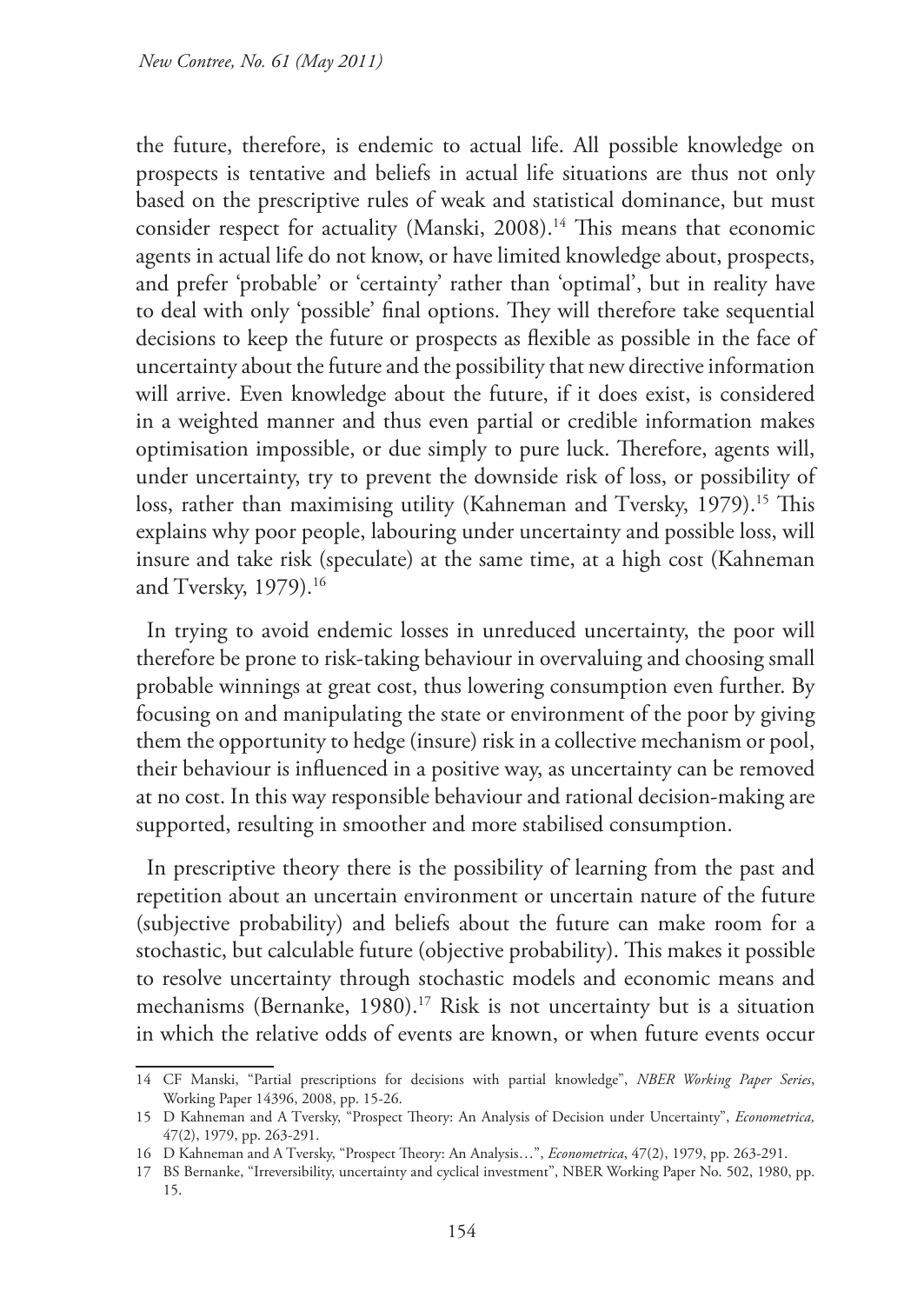in regular mode or even patterns, and have measurable probability (Basili, 2000 and Knight, 1921).18 Market risk, the same risk everybody is exposed to at the same time and in the same way but to a different extent, can't be controlled, is exogenous, timeless and random. This part of risk determines individuals' vulnerability to shocks that cannot be diversified away, but is calculable in reference to a benchmark. Market risk is therefore calculable and quantifiable due to its relative nature and can be priced and traded in the presence of financial markets (Davidson, 1996 and Knight, 1921).<sup>19</sup> Prices that are paid in the market for the buying and selling of risk are established so that the cost associated with market risk (covariance) in consumption is exactly compensated for by the price. The theoretical result is the smoothing of consumption without cost. Uncertainty is, in effect, removed at no cost.

Specific risk, the focus in the article, refers to a situation in which a portion of the population incurs income losses that do not affect the aggregate consumption of the population. Specific risk is the risk that is specific in terms of its nature and the extent of its effect thereof on the individual. Specific risk can, because of its imperfect correlating nature, be insured by individuals either by self-insuring (diversification of assets) or pooling, thereby following the mutual principle. In the latter, people make a mutual agreement to protect themselves by pooling assets to hedge against specific risk, or by paying a premium that guarantees smooth consumption without  $cost - an optimal exchange (Wolfe, 2005; Knight, 1921; Pauly, 1974).$ <sup>20</sup> It is problematic, though, when the transaction costs of entering a pool by way of a insurance contract from a seller (diversifying assets by exchanging cash for future entitlement to it, or the replacement of assets) are at a premium, or high cost, due to either unfairness from the seller's side and/or when risk can be manipulated by purposeful action of the buyer that creates uncertainty for the seller, with negative externalities for the low risk. The price that is paid for certainty smooth (ascertain) but decreases consumption. Consumption, in other words, is smoothed at a cost. This then makes diversification problematic and all sorts of measures and endogenous mechanisms (surveillance, for instance) will have to be introduced at high cost to deal with systematic

<sup>18</sup> M Basili, "Knightian uncertainty …" , *Quademi*, Universita degli Studi di Siena, February 2000, pp. 1 and FH Knight, *Risk, Uncertainty and Profit*..., pp. 76.

<sup>19</sup> P Davidson, "Uncertainty in Economics...", *Journal of Economic Perspectives*, 5(1), 1990, pp. 107-116 and FH Knight, *Risk, Uncertainty and Profit*..., pp. 76.

<sup>20</sup> J Wolfe, "Uncertainty, incompleteness, and relativity", (Nanotech Insider, 2005); FH Knight, *Risk, Uncertainty and Profit*...*,* pp. 76 *and* MV Pauly, "Over-insurance and public provision of insurance: the roles of moral hazard and adverse selection", *Quarterly Journal of Economics,* 88 (1), 1974, pp. 141-156.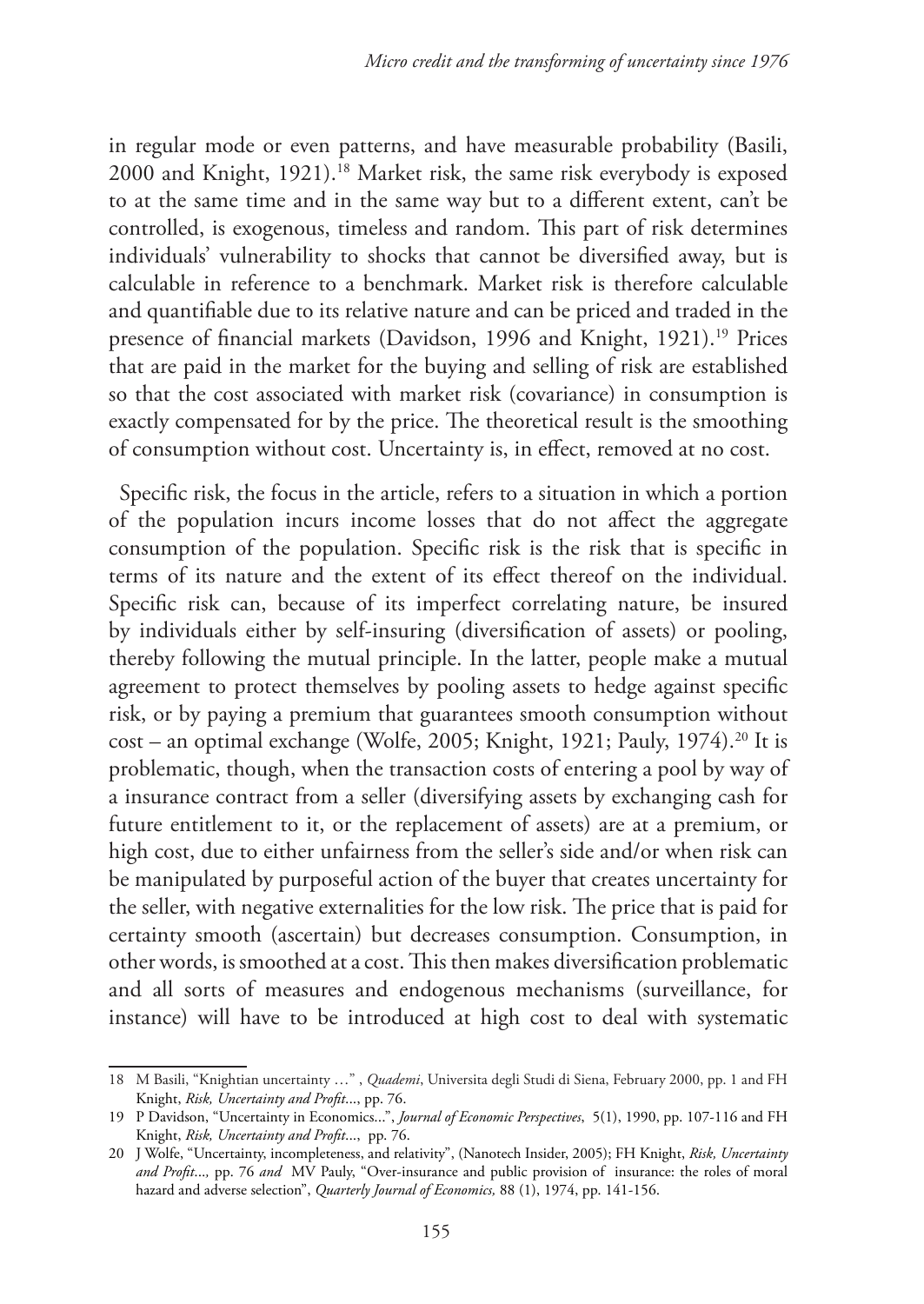(purposeful) and endogenous behaviour and to support the diversifying mechanism (Pauly, 1974).<sup>21</sup> The poor firstly have only irreversible assets in their portfolios that can be exchanged only at high cost because diversification is not efficient in hedging specific risk, and secondly, cannot act as collateral to decrease the cost of the seller at default. This makes any self-insurance very costly and, in effect, unattainable for the poor.

Uncertainties as well as risk are thus actual and real economic costs. Under unreduced uncertainty, cost and return will only match by chance or accident. Financial decision-making has to calculate and consider the cost of risk and/ or uncertainty to be in line with probable return. Risk can, under specific conditions, be priced and solved at no cost by the market. The cost associated with irreducible uncertainty, though, always needs purposeful action (brokerage) and something other than market mechanisms to be solved. In the absence of a formal market to optimise exchange risk, and in the absence of compensation mechanisms under uncertainty (liquidity, skills and collateral), the full and optimal costing of credit and the writing of financial contracts are hampered and constrain access to cash or low-cost credit.

### **Uncertainty and banking dependence in history**

To transform uncertainty under the discussed limitations needs purposeful action and specialised institutions. Banks, by their origin and nature, are purposeful economic mechanisms with the ability and means to transform uncertainty into risk (Diamond and Dybvig, 1983).<sup>22</sup> Banks are assumed, in classical orthodoxy, to be a naturally given in a world with imperfect capital markets. The reality though is that banks have a long institutional history, first as traditional and very loose conventional structures in extreme uncertain economic environments to later evolve into the highly regulated structures with which we are familiar today. From facilitating liquidity needs firstly in commodity systems then in commodity based systems up to our current fiat system. Haines (1966; Kindleberger, 1984; Diamond and Dybvig, 1983;

<sup>21</sup> MV Pauly, "Over-insurance and public provision of insurance…", *Quarterly Journal of Economics*, 88 (1), pp. 141-156.

<sup>22</sup> DW Diamond and PH Dybvig, "Bank runs, deposit insurance, and liquidity", *Journal of Political Economy,*  91(5), 1983, pp. 401-419.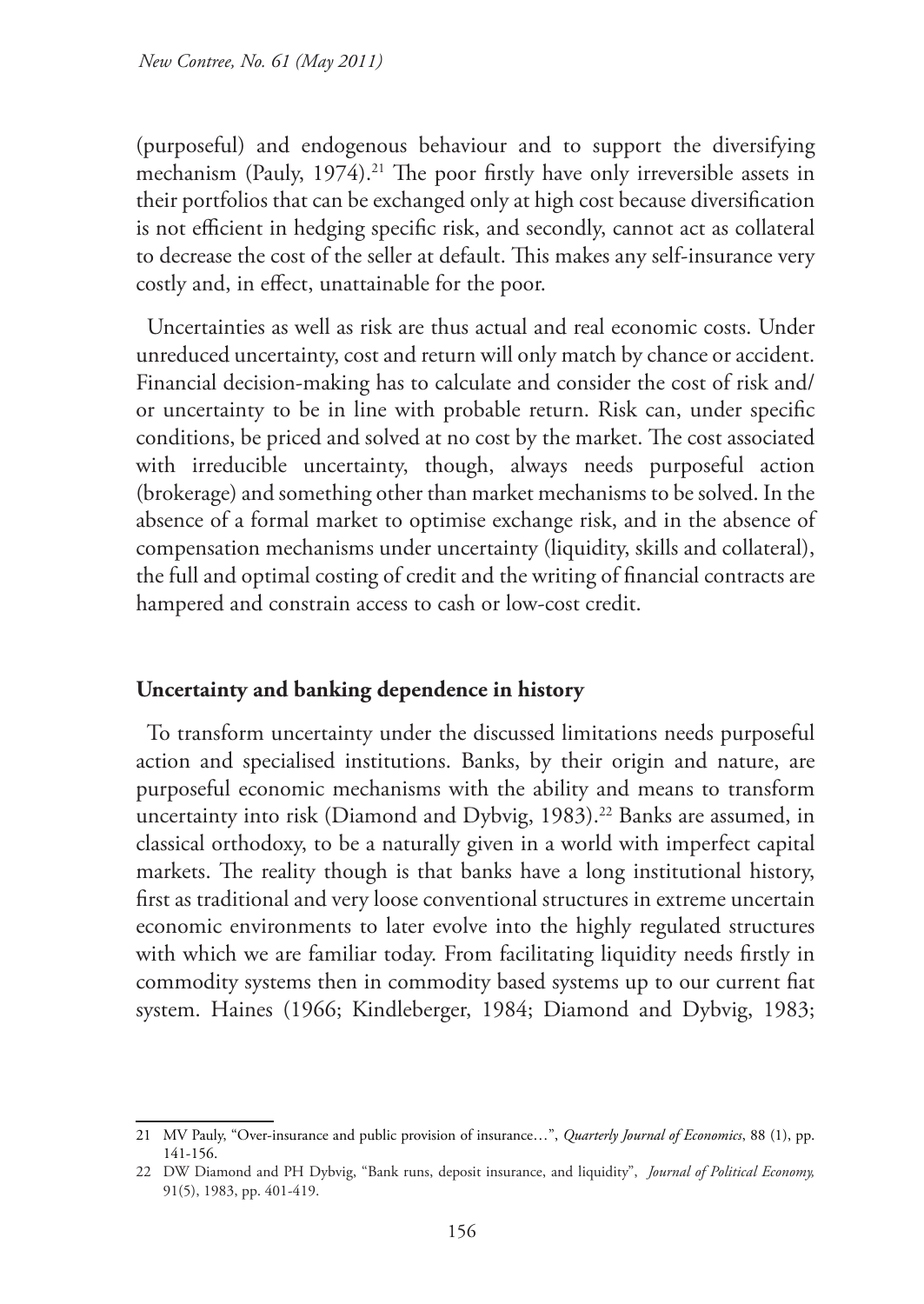Davidson,  $1990)^{23}$  specifically accentuates the role banks play as creators of liquid contracts and long run insurance mechanisms in imperfect capital markets in historically bound practices and as well as in theory. Chick (1986; Chick,  $1993)^{24}$  derived a descriptive monetary theory from the institutional historic characteristics in a banking system. In this manner, Chick identifies six stages of banking development which starts with the Italian financiers in the twelfth century of which the Bardi is the best known as primary and primitive savings institutions, demonstrating the dependence of monetary theory on the history of the banking sector or historic time environment in which they react in dynamic ways to bridge an extreme uncertain economic environment. According to Hicks  $(1967)^{25}$ , in his creed on the monetary economist, monetary theory, policy and regulation, do not lead such historic institutional developments but in fact follow these developments.

In this, information on probable default in an irreducible uncertain economic environment plays a central role in financial institutions' transformation of uncertainty. The information intensity needed to compile financial contracts and the derived and forward nature of these contracts means that various probable, specific, systematic events and probable states under uncertainty need to be assessed before any contracting can take place. Information in irreducible uncertainty, though, is characterised by its private and asymmetric nature. The limitations on human knowledge or ignorance and/or the lack of or asymmetric and private nature of information particularly in the short term, hampers informed decision-making by the market. Pricing in such an environment is only possible at high cost and is not in balance with the return needed to enforce contracts (Stiglitz and Weiss, 1981; Bernanke, 1980).<sup>26</sup> This means that it is difficult and costly to acquire information about borrowers and also to secure repayment after a transaction, which makes transactions inefficient. The lack and/or scarcity of information and irreducible uncertainty

<sup>23</sup> WW Haines, *Money, prices and policy* (New York, McGraw-Hill Book Company, 1966); CP Kindleberger, "Financial institutions and economic development: A comparison of Great Britain and France in the eighteenth and nineteenth centuries", *Explorations in Economic History*, 21, 1984, pp. 103-124); DW Diamond and PH Dybvig, "Bank runs…," *Journal of Political Economy*, 91(5), 1983, pp. 401-419; P Davidson, "Uncertainty in Economics…," *Journal of Economic Perspectives*, 5(1), 1990, pp. 107-116.

<sup>24</sup> V Chick, "The evolution of the banking system and the theory of saving, investment and interest", *Economies et Societies*, 3, 1986, pp. 33-46; V Chick, *The evolution of the banking system and the theory of monetary policy in Frowen, S.F. (ed.) Monetary theory and monetary policy: New trends for the 1990s* (London, Macmillan, 1993).

<sup>25</sup> JR Hicks, "Monetary theory and policy: A historical perspective", The Seventh Edward Shawn Memorial Lecture in Economics (University of Western, Australia, Perth, 1967), pp. 39-44.

<sup>26</sup> JE Stiglitz and A Weiss, "Credit rationing in markets with imperfect information", *American Economic Review*, 71, June 1981, pp. 393-409 and BS Bernanke, "Irreversibility, uncertainty and cyclical…", NBER Working Paper No. 502, 1980, pp. 15.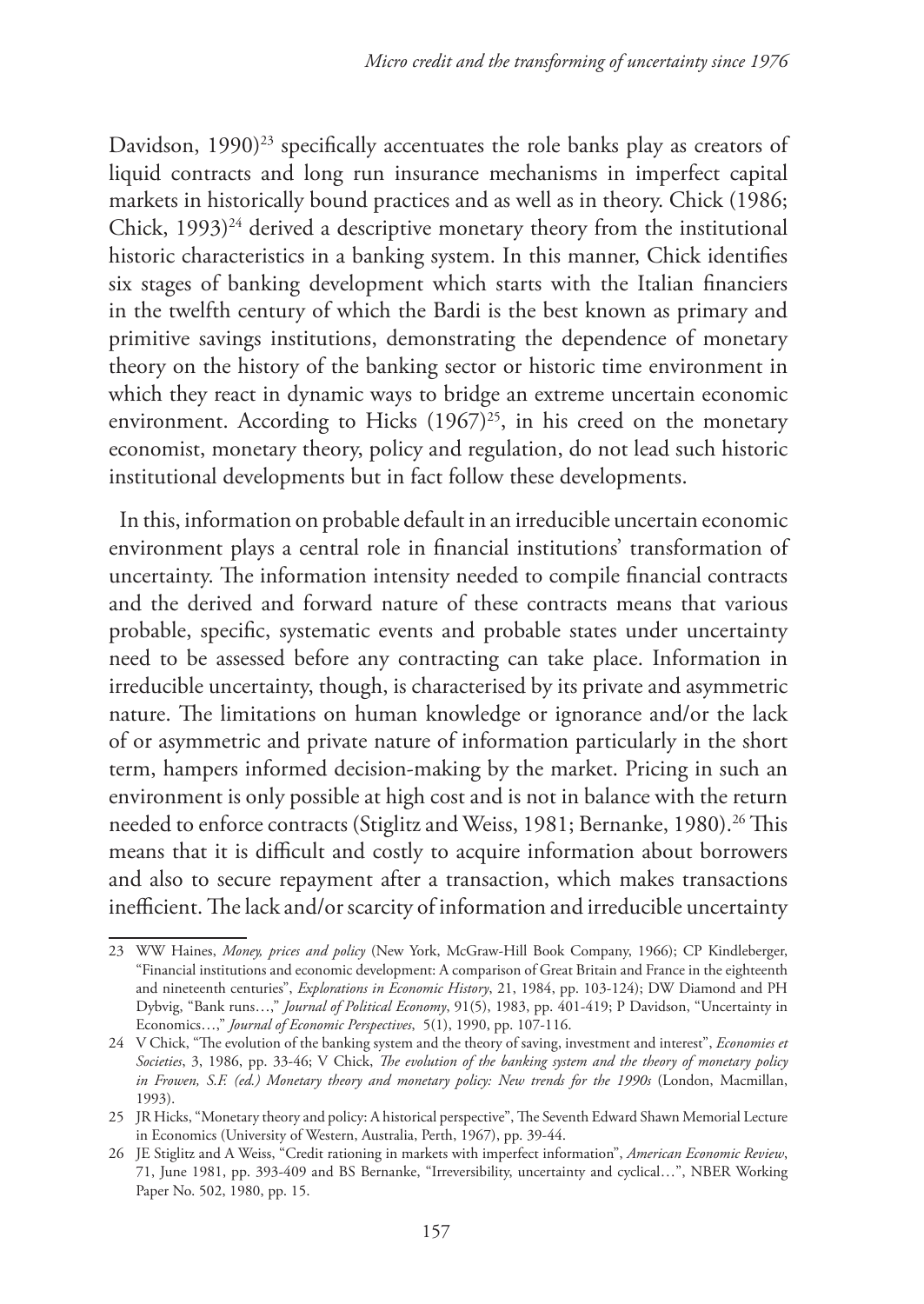lead to the absence of markets in an uncertain environment. Markets therefore only start to play a role in costing uncertainty in an environment where structures like liquid, homogeneous, or standard marketable products already exist to curb the uncertainty. Therefore, markets operate efficiently in a risk environment rather than an uncertain environment.

In contrast to markets, banks can solve the uncertainty problem by hiding (privatising) information from competitors and economising on this information. The market cannot transform uncertainty in an economic manner because all information becomes public on a market and there is no incentive to gather information to transform uncertainty (Diamond and Dybvig, 1983).<sup>27</sup> This is demonstrated by the commercialised and viable existence of a whole different range of institutions from banks, individual credit references and credit agencies, to merchant banks and the use of mechanisms like collateral and history of default, all playing a pivotal role in the transforming of uncertainty. This private and asymmetric nature of information under unreduced uncertainty and the risk-taking behaviour specifically of the poor, creates many problems for them.

The high initial cost due to uncertainty or the private, asymmetric and endogenous nature of financial information in relation to the poor negatively affects transactions in that prices will not reflect and balance real costs and benefits or gains. Even banks are unable to control the endogenous behaviour of the poor, or can do so only at high supervisory cost, therefore needing a thorough knowledge of the borrowers which is difficult and expensive to acquire (Bowles and Gintis, 1991 and Stiglitz and Weiss, 1981).<sup>28</sup> Active economic discrimination against the poor under uncertainty is also most probable and effective (Bowles and Gintis, 1991).<sup>29</sup> High transaction costs result in high interest rates making credit unaffordable especially for the poor borrower, and becomes costly in terms of probable default for the bank. This happens especially in the case of small loans to the poor who have very little or no financial history and because of the economics of scale that act as a hurdle to small transactions.

<sup>27</sup> DW Diamond and PH Dybvig, "Bank runs…," *Journal of Political Economy*, 91(5), 1983, pp. 401-419.

<sup>28</sup> S Bowles and H Gintis," Contested exchange: New microfoundations for the Political Economy of Capitalism" *Politics and Society*, 18, 1990, pp. 178-184 and JE Stiglitz and A Weiss, "Credit rationing in markets..." , *American Economic Review*, 71, June 1981, pp. 393-409.

<sup>29</sup> S Bowles and H Gintis, "Contested exchange...", *Politics and Society*, 18, 1990, pp. 178-184.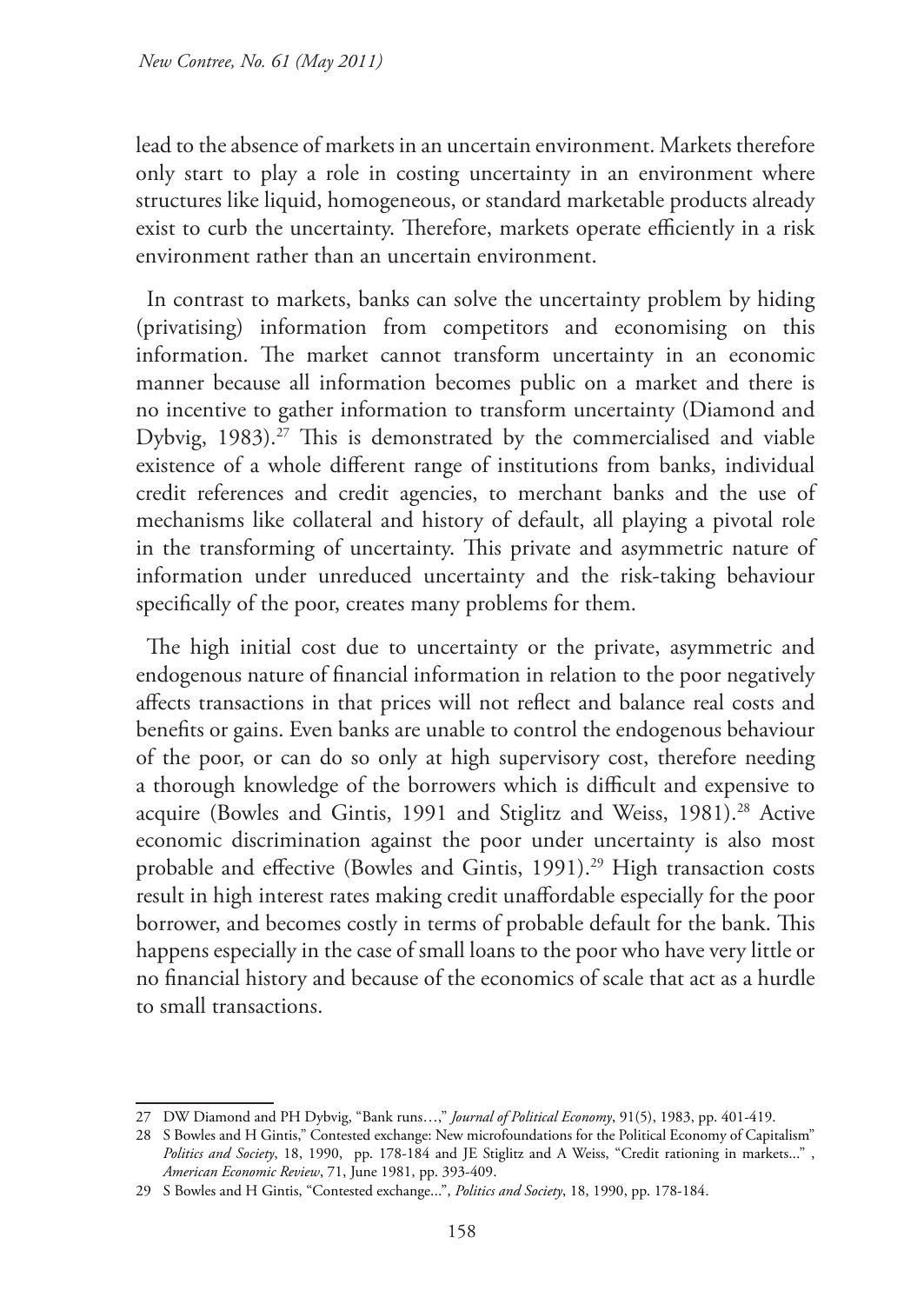Collateral plays an important role in banks' vulnerability to loss and therefore in the transforming of uncertainty. Collateral serves as a hedge for the uncertainty of credit in that it decreases the amortisation period relative to a comparable loan without uncertainty. The need for collateral as a mechanism to decrease possible loss causes constraints on the lender to serve the credit needs of poor households which do not have collateral or valuable assets that can be used to secure credit. The illiquid nature of the assets of the poor exacerbates this problem (Faig, 1999)<sup>30</sup>. This makes most of the formal banking products and distribution channels unsuitable to the needs of the majority of poor households. Poor households need small, random but regular loans. Banks, due to economies of scale, prefer to deal with periodic large loans hedged against uncertainty by collateral. The pricing of small loans therefore requires significantly higher rates, as higher than risk premiums are needed to compensate for uncertainty in the absence of collateral. The financial environment of the poor seems to be beset by insoluble contradictions resulting in their systematically abstaining from formal channels of credit.

## *Micro-lending and uncertainty*

The concept of micro lending is derived from numerous examples of traditional informal financial systems that have existed around the world for many years. Micro lending emerged in its current form as an alternative to conventional banking, and micro credit has become a major tool of development among poorer segments of society as an appropriate solution to the uncertainty problem. Micro lending, in which vital components include access to credit, savings, and insurance schemes, involves the distribution of small-scale loans to poor households (Meagher and Wilkinson, 2001).<sup>31</sup> The micro lending sector differs from the banking sector with respect to client features, loan portfolios, culture, and institutional structure. Micro credit originally emerged for reasons already discussed as an alternative to conventional banking under uncertainty and a tool for developing the poor households of the world. Micro finance was founded on innovative financial contracts and products, and new attitudes other than conventional insurance

<sup>30</sup> M Faig, "Money with Idiosyncratic Uninsurable Returns to Capital", *Journal of Economic Theory*, 94 (2), 2000, pp. 218-240.

<sup>31</sup> P Meagher and B Wilkinson, "Filling the gap in South Africa's small and micro credit market: An analysis of major policy, legal, and regulatory issues", Revised Final Report submitted to the Micro Finance Regulatory Council of South Africa (IRIS Center, University of Maryland, 2001), pp. 12-19.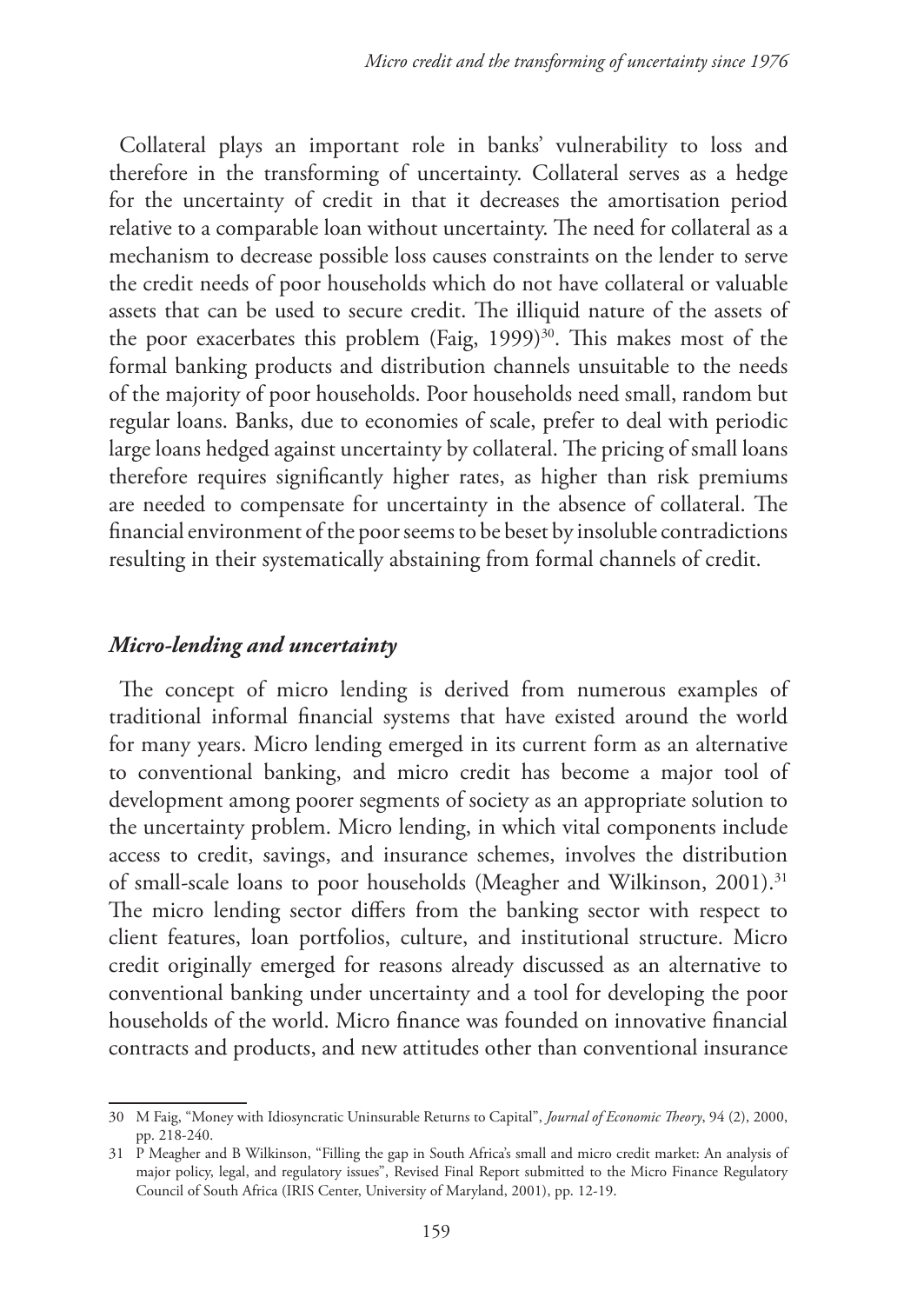mechanisms, to extend credit to the poor. Micro finance in developing countries is founded on, and generally made through, the dominant social technology in this field. The so-called minimalist solidarity group lending method, where clients are expected to form solidarity groups through peer group self-selection, depends on rules in terms of peer review to ascertain trust and a thorough knowledge of each member's life circumstances, to overcome uncertainty in the absence of financial collateral. These rules make transaction outcomes predictable and restrict the discretion of the individual. As Nelson and Sampat  $(2001)^{32}$  remark in relation to the role of rules in uncertainty:

…well understood rules establish baseline conditions for human interaction, and give a certain predictability to what other parties will do in a particular context, that permits individual decision making, and multi-party negotiation, to proceed with some degree of certainty, the actions of different individuals to be coordinated, and efficient transactional agreements achieved. Second, rules can serve to discourage or rule out actions that, if widely practiced, would be economically costly, and encourage actions which, if widely taken, can be productive at all.

 This article seeks, as discussed, to investigate through the analysis of best structures and practice, what is needed to sustain the existing solidarity and mutuality of such a group, therefore a strategy of common principles or a constant that ensures the baseline conditions or culture that must exist for norms and rules to have a lasting, binding and adherent effect on participants.

## **An economic history of successful international micro lending best practices: Solidarity group lending**

The provision of subsidized credit in many countries was viewed as a development strategy from the early 1950s through the 1980s to alleviate poverty. However, this strategy tended to be disastrous as much credit was diverted from the intended recipients, the poor, due to collateral constraints, high transaction costs and imperfect information (Ghatak, 1999; Morduch, 1999; Karlan, 2007).<sup>33</sup> The premise was that poor households are neither creditworthy (cannot afford to borrow at high interest rates) nor able to save

<sup>32</sup> RR Nelson and BN Sampat, "Making sense of institutions as a factor shaping economic performance", *Journal of Economic Behavior and Organization*, 2001, pp. 33-45.

<sup>33</sup> M Ghatak, "Group lending, local information and peer selection", *Journal of Development Economics*, 60, 1999, pp.27-50; J Morduch, "The Microfinance Promise", *Journal of Economic Literature*, 37(4), 1999, pp. 1569- 1614; DS Karlan, "Social connections and group banking", *The Economic Journal*, 117, 2007, pp. F52-F82.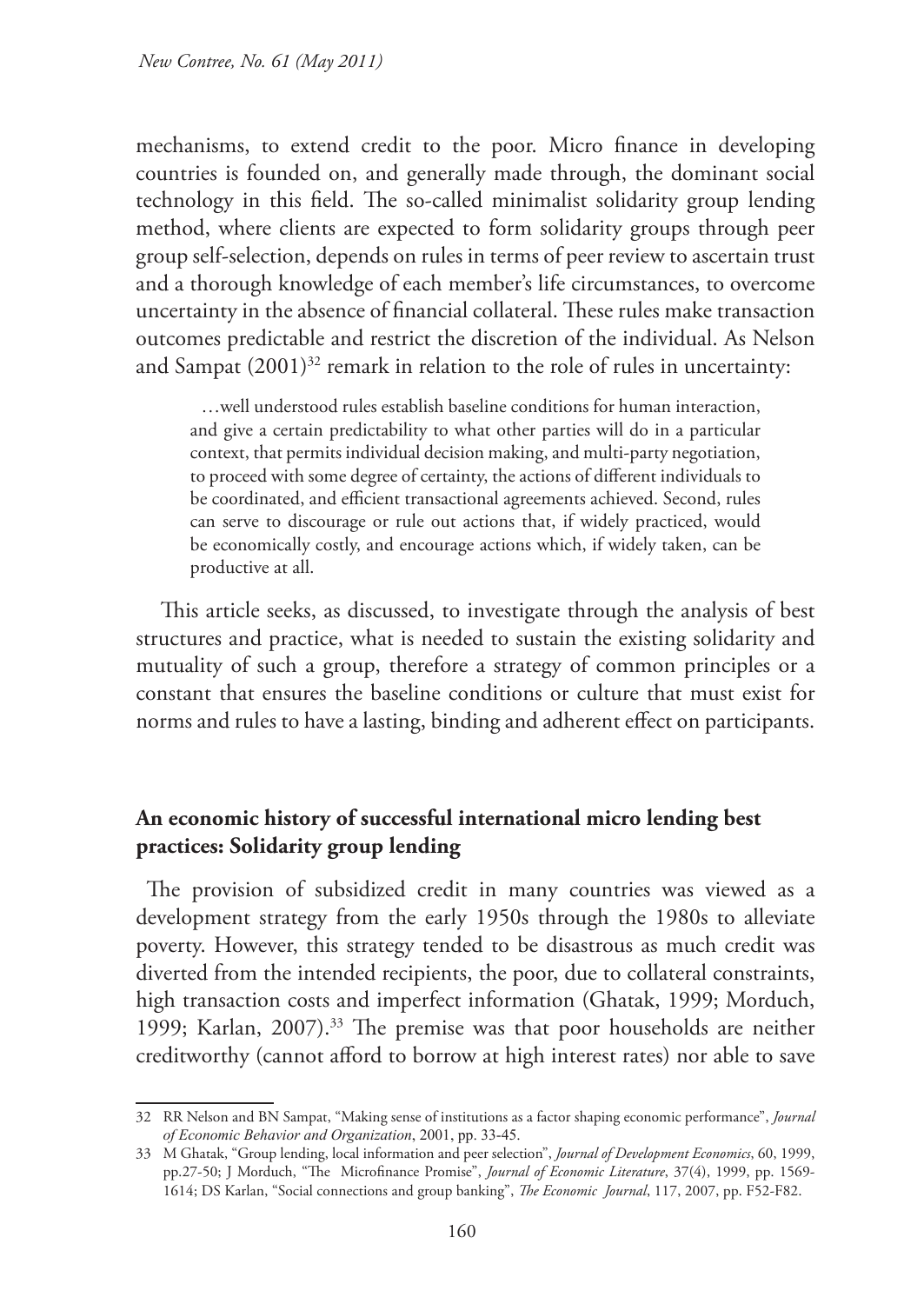money.

The past two decades saw a diverse assortment of new financial programs in Europe. Credit cooperatives and rotating savings and credit associations started to blossom in Europe in the late nineteenth century with the aim of assisting the poor and low-income households save money and obtain credit (United Nations Educational Scientific & Cultiural Organisation (UNESCO), 2001; Ghatak, 1999; Morduch, 1999).<sup>34</sup> Credit cooperatives served 1.5 million people in Germany by 1910. In South India, following what happened in Europe, more than 400 000 poor Indians already belonged to credit cooperatives in 1912 and membership exceeded 9 million by 1946.

This Western trend found new root in the East as a result of experiences of Professor Muhammad Yunus studying at the University of Colorado and Vanderbilt in 1965 and teaching at Middle Tennessee State University in 1971 as well as Professor at Bangladesh's University of Chittagong in 1976. In 1972, Professor Yunus returned to Bangladesh and he was later distressed by the plight of the poor as famine struck the country (in 1974) and espoused the view that credit (access to economic resources) is a basic human right. He started to develop a lending methodology tailor-made for the impoverished clients. To protect the poor who were trapped in a cycle of debts because of local moneylenders who charged them exorbitant interest rates, and that the poor were unable to obtain credit from traditional banks, Yunus began by lending the poor money himself and allowing them to buy raw materials, make handiwork (e.g. pots, weaving bamboo stools) and sell them at a profit (UNESCO, 2001; Morduch, 1999). He structured the loans with daily through weekly payments so that he could be able to detect problems early. In an attempt to get traditional banks to lend to poor people who had no collateral, he managed to obtain loans from the Janata Bank and signed himself as guarantor, and with the money, the Grameen Project (known as the Grameen Bank) (literally "of the village") was established in 1976 and launched in January 1977 (UNESCO, 2001). Micro credit (lending) then continued to be based on the dominant Grameen model that had emerged as the minimalist solidarity group lending. A unique feature was that clients were expected to form a group of five through peer group self selection. Five percent of each loan was saved into a group fund that served as insurance.

<sup>34</sup> United Nations Educational Scientific & Cultiural Organisation (UNESCO), *Grameen Bank* (Britannica Concise Encyclopedia, 2001); M Ghatak, "Group lending…" , *Journal of Development Economics*, 60, 1999, pp. 27-50; J Morduch, "The Microfinance Promise…" , *Journal of Economic Literature*, 37(4), 1999, pp. 1569-1614.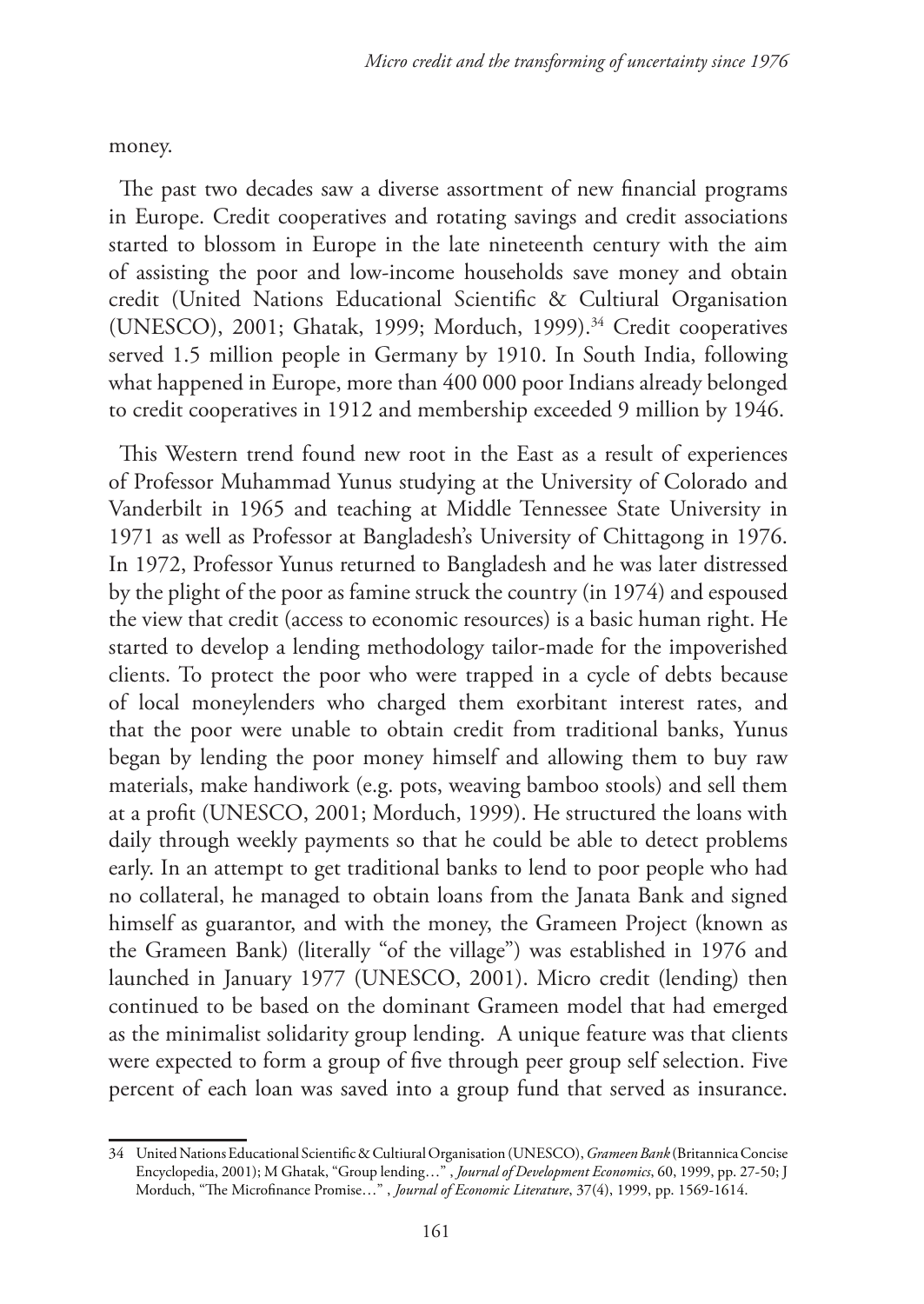Loan repayment exceeded 97% and in view of this, Yunus managed to struck up an arrangement with the Bangladesh Krishi (Agriculture) Bank which exonerated him from having to sign himself as a guarantor for every single loan. The Grameen Bank grew institutionally, its credit operations expanded rapidly, and demonstrated its strength in many neighbouring villages during 1976-1979. The Bank was initially sponsored by the Bangladesh central bank and supported by commercial banks but in October 1983, the Grameen Bank was transformed into an independent bank by government of Bangladesh.

In 1976, the Grameen Bank (GB) as alluded to above, attracted widespread attention for its approach that, to the low-income and poor, could mean creditworthiness (Porteous, 2001).<sup>35</sup> It came into operation with the objective of extending banking facilities, especially credit, to poor men and women. The GB method supports increased client discipline through precise rules and procedures, extensive training, and fairly rigid services (Wilson, 1996)<sup>36</sup>. The GB differs from conventional banking practice in that it removes the need for collateral to hedge uncertainty. The GB method is based on social considerations of mutual trust, accountability, participation, creativity and decentralised decision centres to transform uncertainty, rather than being conventional in the use of payment history, collateral and centralised decision making, supported by expensive IT systems and specialisation to hedge risk. Grameen centres, which are equivalent to local village banks, are settled in physical structures built by bank members and which seems to be the only commonality with traditional banking. The GB groups are formed by individuals in their communities in rural areas, in order to access credit and savings. All GB members are required to attend regular group meetings at the centre. This is considered to limit the ability of staff to undermine the system by favouring particular individuals or using their position to further their own objectives. The centres require clients to memorise and adhere to a list of decisions that guide not only borrowing behaviour, but often social behaviour as well. The GB group members are jointly liable for all individual loans. In the case of some schemes, when members fall behind with loan repayments, they are followed up on an individual basis in the form of household visits. The lending and borrowing contracts take advantage of local information and social assets. The concept of joint responsibility is very important, and members have a strong commitment to save. This informal financial approach

<sup>35</sup> D Porteous, *Is Cinderella finally coming to the ball?: South African micro finance in broad perspective* (South Africa, FinMark Trust, 2001), pp. 1-3.

<sup>36</sup> G Wilson, *Bank management* (Washington, Mckinsey and Co, 1996), pp. 15.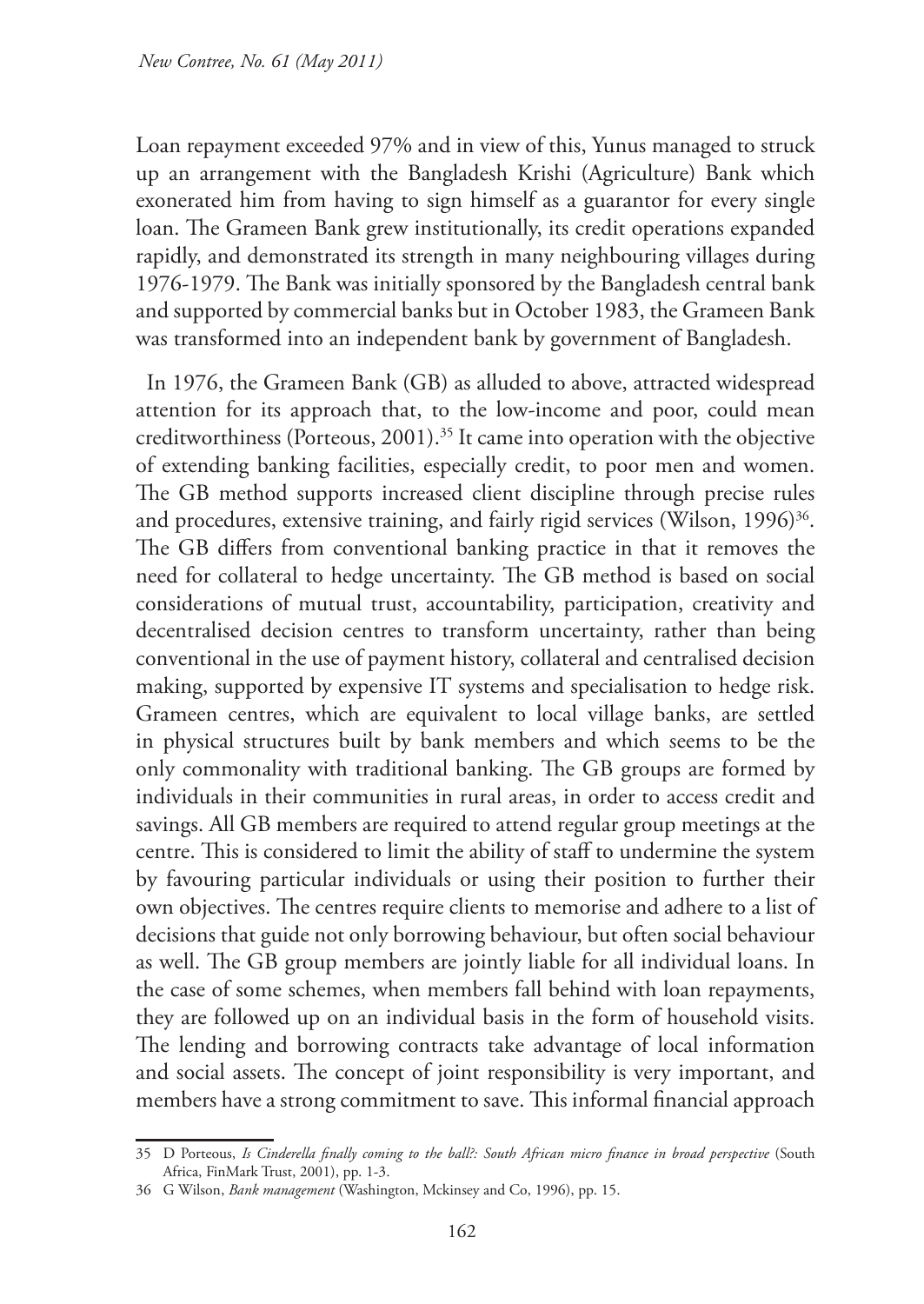has succeeded in lowering the high unit costs associated with administering small savings or loan accounts. Social collateral mechanisms decrease the information costs associated with screening potential borrowers. The GB issues small loans that give the poor the means to grow crops and make crafts or start other businesses that can eventually sustain them. GB targeted the poor and low-income stratum and yet succeeded in achieving exceptionally high loan recovery. The GB has over two million borrowers, 95 per cent of whom are women who receive small loans amounting to \$30-40 million per month, with repayment rates averaging 98 per cent (Morduch, 1999)<sup>37</sup>. Grameen Bank today is the focal point and benchmark of a global network of institutions which provide micro credit in an attempt to fight poverty, empower the poor and attain further development in a sustainable way. The best practices of solidarity group lending in Bangladesh form the basis for analysis in different countries. Rural banks were established in Indonesia and none had a status imposed or controlled by the central bank. Member banks organised their own funds transfers and training programmes, and some networks adopted an approach such as the network of rural Islamic banks, which focused on savings mobilisation. A substantial share of the savings they attract is deposited in long-term accounts. The network structure made it possible to optimise supervision and monitoring efforts and achieve economies of scale with respect to training and technical support services. These rural banks systematically disburse approximately 80 per cent of their assets in the form of loans and have expanded the financial market by offering credit (Wilson, 1996).38

The Kenya Rural Enterprise Programme (K-Rep) was established in 1984, and in 1987 it became a non-governmental organisation working in both rural and urban areas. The purpose of K-Rep was to facilitate poverty alleviation by developing mechanisms and institutions that enable poor people to organise their lives financially. Groups co-guarantee repayment mechanisms. If a member defaults, they forfeit all savings, inclusive of interest earned. If the borrower has insufficient funds, the group to which he or she belongs forfeits an equivalent amount of its savings. If this is still insufficient, the member's pledged items are sold to recover the loan. Kenya was influenced by the experiences of banks in Latin America, India, the Grameen Bank in Bangladesh, and other countries, on specific credit mechanisms which led to the development of loan products like *juhudi*, which means determination.

<sup>37</sup> J Morduch, "The Microfinance Promise…" , *Journal of Economic Literature*, 37(4), 1999, pp. 1569-1614.

<sup>38</sup> G Wilson, *Bank management …*, pp. 15.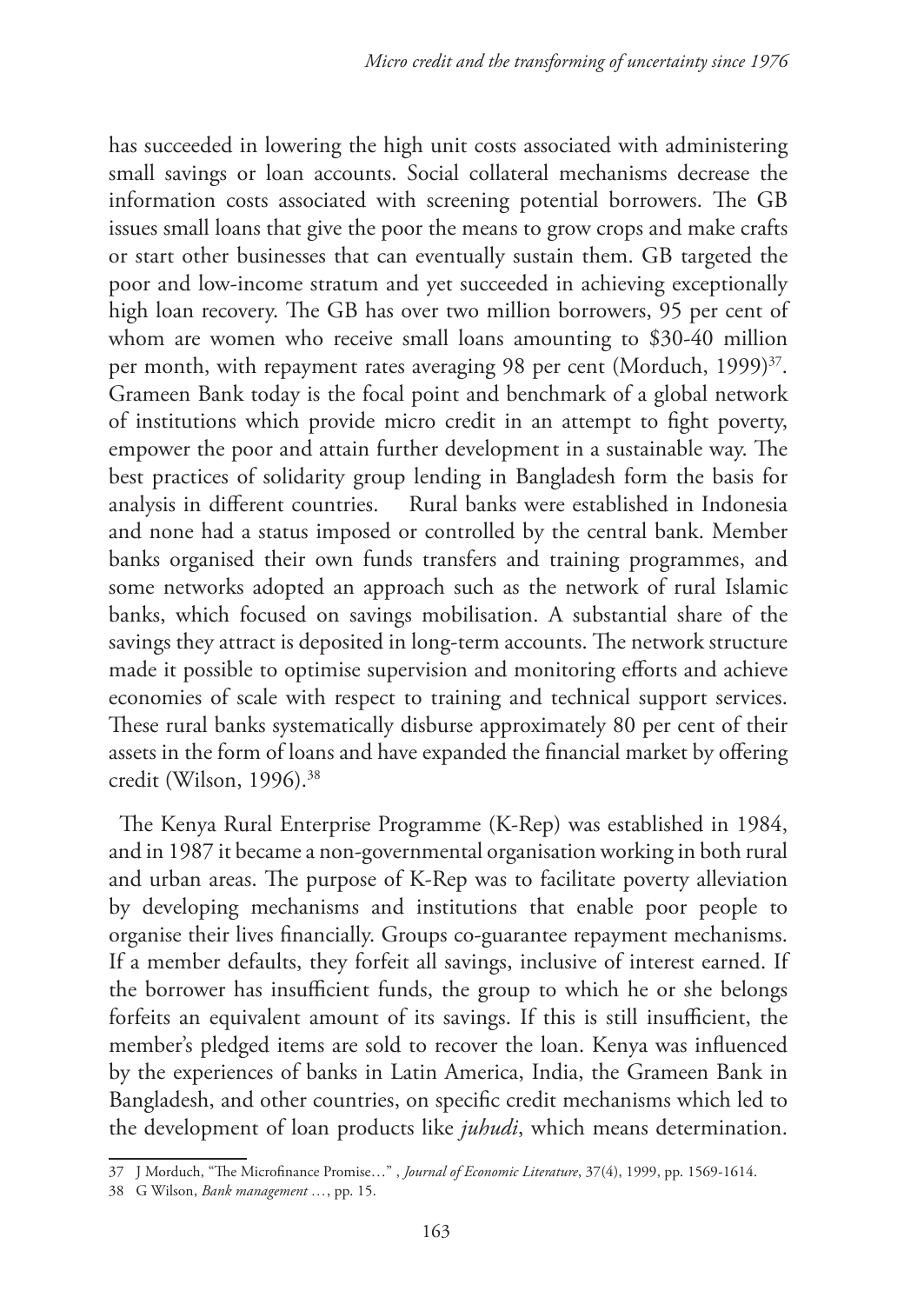This product is a decentralised group lending method where groups hold compulsory weekly group meetings regarding financial matters such as credit and savings. The *chikola*, which means merry-go-round, was introduced in 1991. It blends the concept of the lending methodology of the indigenous rotating savings and credit clubs, with that of the Grameen Bank. Groups where members operate small to micro-enterprises must be at least one year old. Monthly group meetings are held regularly. Groups operate a joint bank account with a minimum balance equivalent to 10 per cent of the loan amount to be borrowed. Money is lent to individual members to develop their businesses and cater for other needs and the group is collectively responsible for the performance and repayment of the loan. Loan duration in this regard is one year and over (Kenya Rural Enterprise Programme Group, undated online).39 The *kati kati*, which means moderate, is another mechanism in group lending and caters for moderate credit needs open to the general public. A group of between five and 10 members from one locality and with a common need must be registered and operate a small enterprise and must be willing to open a K-Rep Bank account. A group must contribute regular savings to the account. Weekly meetings are attended for a certain period, and, thereafter, monthly attendance of such meetings is compulsory.

In Ghana, perceptions of high risk, high cost, low returns and asymmetric information turn banks away from serving the rural poor communities (Embassy of Ghana, undated on-line).<sup>40</sup> However, to deal with these uncertainties, the rural banks which operate as the semi-informal financial sector manage high proportions of rural credit and savings. The rural banks are public companies owned by communities with capitalisation assistance from the Bank of Ghana (BOG), registered and licensed as unit banks under the provisions of the Banking Law, which accommodates a tiered structure of licensed financial intermediaries and of financial regulation. These rural banks are decentralised and founded on a human rather than physical structure and operate in a clearly defined rural area, providing facilities for the rural communities in which they are located. One of their notable principles is that these banks are owned and managed by local residents and are permitted to offer banking services limited to loans and to checking savings accounts and time deposits. Their ownership and voting control structures resemble credit

<sup>39</sup> Kenya Rural Enterprise Programme Group, undated (available at http://www.k-rep.org/bank.asp, as accessed on 3 February 2006), pp. 2-3.

<sup>40</sup> Embassy of Ghana, "Financial institutions in Ghana", undated (available at http://www.ghanaembassy.org/financial-institutions.htm, as accessed on 7 February 2006), pp. 1-2.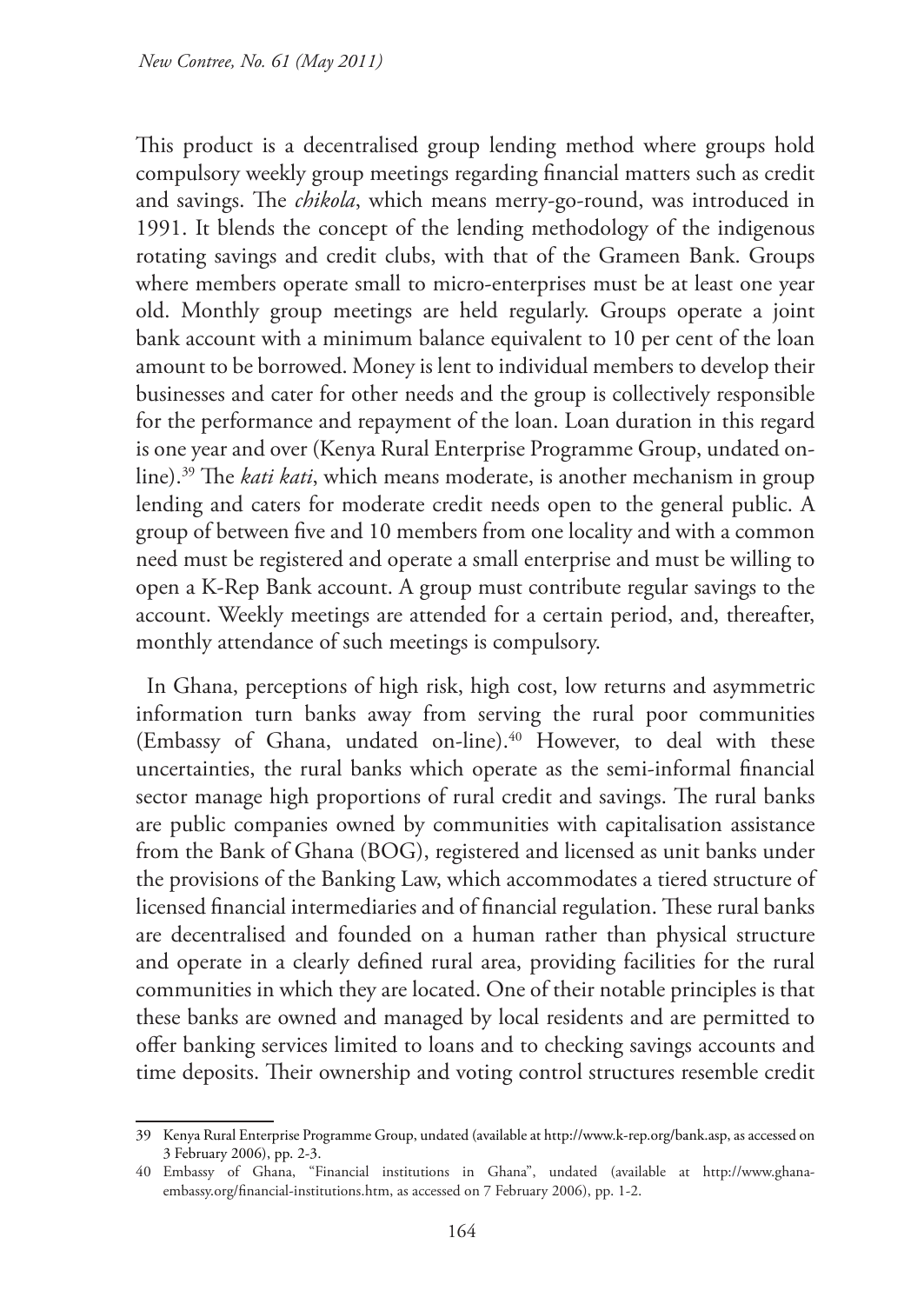unions and savings and credit cooperatives because of their one-share-onevote structure. These banks are characterised by easy access, flexibility in loan use, rapid processing, flexibility in interest rates and collateral requirements. The rural banks operate as informal financial agents such as the *bank*-*susu* collectors who mobilise savings from community groups, i.e., the *susu* groups or rotating credit and savings associations, or friends and relatives. The *susu*  collectors in Ghana are unusual in having an apex organisation to represent them. They run their businesses from kiosks located in the market place and act as mobile bankers (Jones *et al*, 2000).<sup>41</sup> The success of their system is their ability to take deposits that are often low but of regular value, on a daily basis from community groups over the course of a month, after which the accumulated savings are returned to the group, but one day's savings are kept as commission. As savings collectors, these banks in Ghana are characterised by a large client base, large individual deposits, and a high annual aggregate value of deposits. The banks also advance loans to their regular depositors which are usually of low value, very short term (less than one month) and which are provided on an interest-free basis without collateral and are disbursed immediately (Jones *et al* 2000).<sup>42</sup>

This principle deals with the problem of asymmetric information because business is conducted with regular and known clients. Further successes in Ghana lie in the linkages between the rural bankers and formal banks which comprise complementarity between them, among activities or different clients in the same activity, or wider interaction such as through savings or credit across types. In terms of complementarity, the scale of activities and position in the enterprise life-cycle are important determinants of sources of credit preferred and to a lesser extent, of deposit-making. Those clients with substantial capital assets tend to use the widest variety of credit sources but mainly save with formal banks. Some significant wider linkages are frequent and regular, e.g. traders depositing liquid funds with the *susu* collectors who ultimately deposit the mobilised savings in formal banks. These linkages offer the rural banks the potential for reaching additional and marginalised rural clients.

The formal financial institutions in Sri Lanka have extensive outreach in both urban and rural areas. However, they have not tended to reach the poor

<sup>41</sup> H Jones, O Sakyi-Dawson, N Harford, & A Sey, *Linking formal and informal financial intermediaries in Ghana: conditions for success and implications for the RNR development* (Ghana, Oversees Development Institute (ODI), 2000), pp. 45-46.

<sup>42</sup> H Jones *et al*, *Linking formal and informal financial intermediaries*…, pp. 45-46.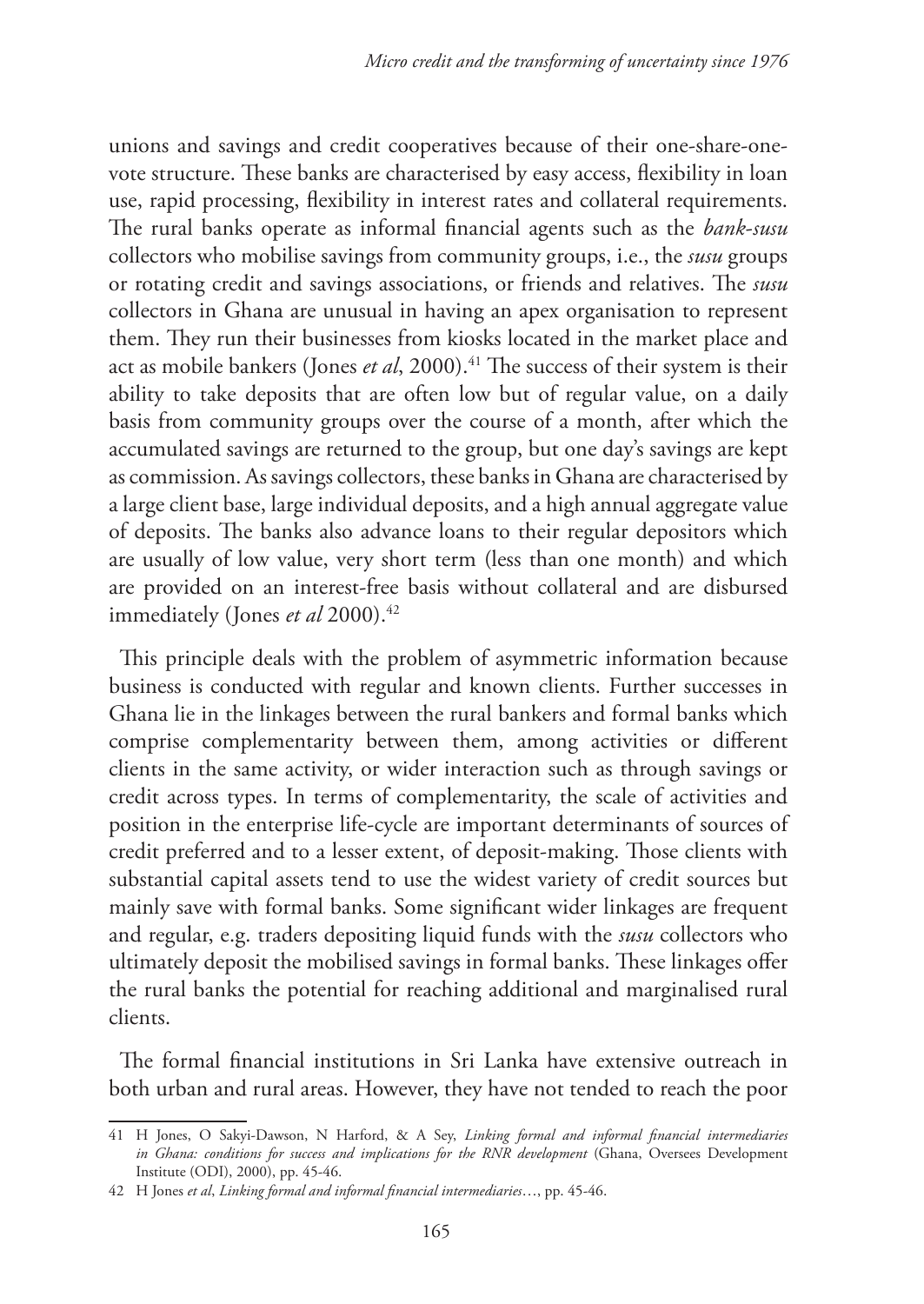and most low-income communities. The concern is lack of targeting, where institutions do not specifically target the poor communities (Sri Lanka, undated on-line).43 Additionally, uncertainty was the core reason for not extending credit to these communities: for example, high interest rates, administrative costs as well as operational costs are said to be contributing factors to the inaccessibility of such credit. Even some government micro lending programmes did not target these marginalised communities and also did not operate on a sustainable basis. Sri Lanka, therefore, started to implement a financial system for the poor based on principles derived from different credit and savings cultures and adequate support services, in order to improve access to credit and savings (Sri Lanka, undated on-line).<sup>44</sup> According to Johnson and Rogaly (1997, Sri Lanka, undated on-line)<sup>45</sup>, a formal sector bank in Sri Lanka, the Hatton National Bank, introduced an innovative micro lending programme in 1989. It is based on the concept of 'barefoot banking', where credit and savings are taken to low-income and poor people through linkages between the bank and the rural community, with most banking transactions carried out in the village rather than at a bank branch. The bank's success lies in the regular mobilisation of savings from the community groups. The bank officers and community groups hold meetings weekly or monthly to collect money. In addition, the bank has a linkage programme for lending to these communities. The accumulated savings serve as collateral for the loans and this reduces uncertainty, as the bank is sure to recover its costs. Furthermore, the effectiveness of 'barefoot banking' is that bank staff take banking services to people in their homes and work with NGOs to make links to groups of micro-entrepreneurs, relying on NGOs to address social needs.

In Thailand, as in many developing countries, uncertainty is regarded as the main contributing factor to inaccessibility of credit by poor and lowincome households. Banks usually consider the poor as undesirable clients because the administrative costs of granting small loans are high and these groups lack collateral or loan guarantors. The risk of default is thus high. During the 1970s, organisations in Thailand started to be concerned with the socio-economic development of poor communities and also adapted the traditional model of peer group lending programmes to meet the financial needs of these communities. Communities, and especially women, form

<sup>43</sup> Sri Lanka, "Getting the framework right", undated (available at, http://www.bwtp.org/Publications/pub/ Appenditure.htm, as accessed on 6 February 2006), pp. 5-7.

<sup>44</sup> Sri Lanka, "Getting the framework right... ", as accessed on 6 Feb. 2006, pp. 5-7.

<sup>45</sup> S Johnson and B Rogaly, *Microfinance and Poverty Reduction* (London, Oxfam and Action Aid 1997); Sri Lanka, "Getting the framework right... ", as accessed on 6 February 2006, pp. 5-7.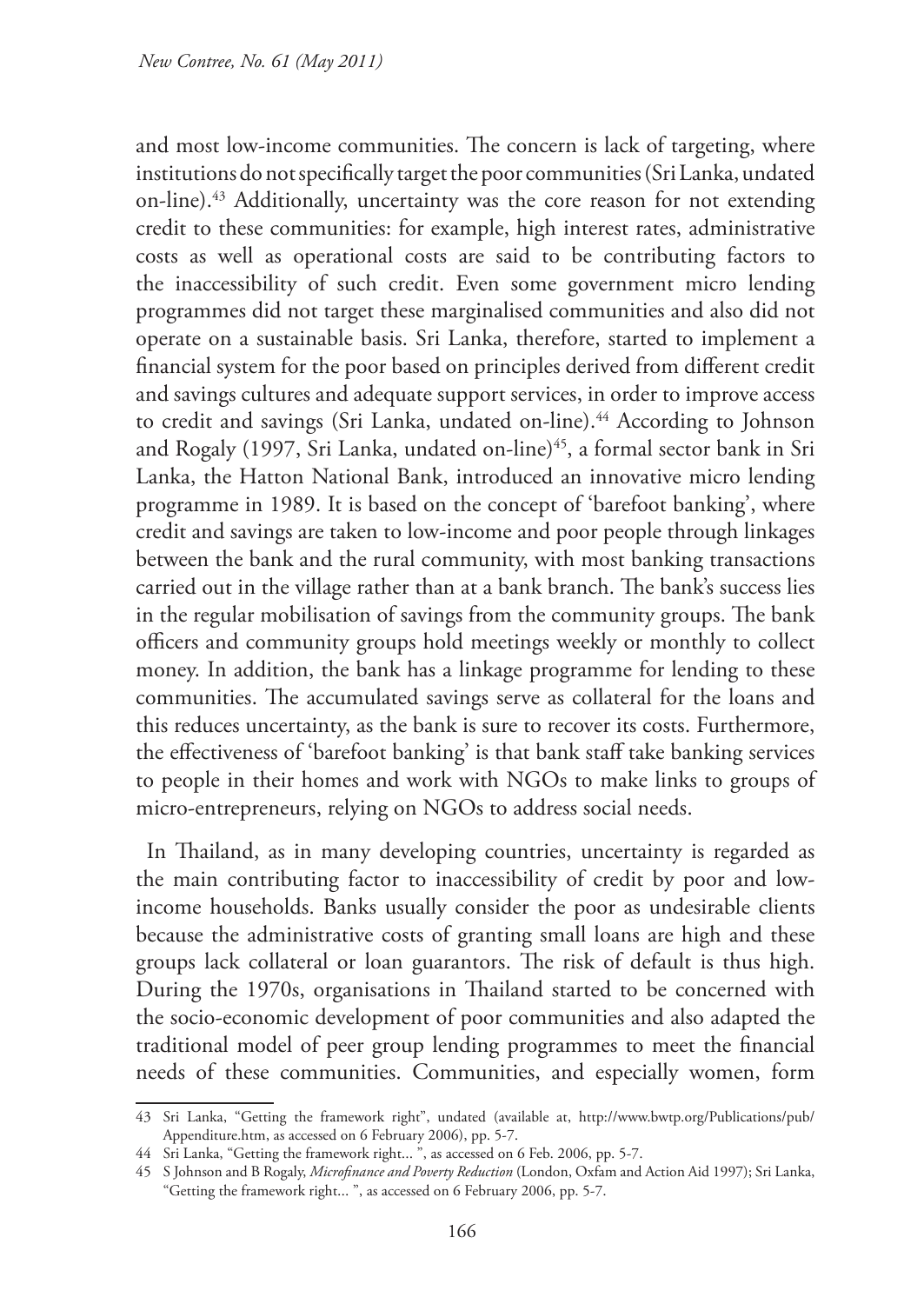groups usually based on a common background and meet regularly (weekly or monthly) to pool savings. In Thailand, certain organisations and the government, together with the banks, started to establish systems to link with the community groups, and identified a local agency that could manage the loan and savings accounts. These agencies include commercial banks, credit unions, and NGOs. Tucker (2002)<sup>46</sup> emphasised that state-owned banks that were developed in Thailand, implemented many micro and small business loan programmes to small enterprises.

To deal with the problem of uncertainty and the lack of access to formal credit, the Self Employed Women's Association (SEWA) was established in India. Members initially raised the issue of their need for credit so as to free them from the clutches of moneylenders and traders, to enhance their businesses, build up assets in their own names for their children's education and for several emergencies which they might face, including illness, and for many other purposes. Recognising the need for financial support, SEWA has helped women to take a number of initiatives. The rural bank provides financial services in a decentralised and affordable manner. This is based on joint liability guarantee arrangements, relying on the relationships among members to apply pressure to repay loans, since all loans are a shared responsibility. The bank is owned by the women themselves, as shareholders. Policies are formulated by their own elected board of women workers. The bank is professionally run by qualified managers who are accountable to the board.

## **Historically based parameters for successful micro lending best practices in South Africa**

This article assumes the existing norms and rules of the game (peer review and punishment in group lending) as given (see Chick  $1993)^{47}$  and instead tries to identify the common genotype, the principal factors (referred to only principles in the rest of the paper) that ensure the attracting of specific behaviour, or mean behaviour, that will ensure success and sustainability in a model of credit extension. By following these rules of the game (acting in accordance with the model of minimalist solidarity group lending), in a game or model bound (parameterised) by these principal factors, an environment is

<sup>46</sup> B Tucker, "Heed South Africa's experience", in *Nation*, (Thailand, EBSCO Publishing, 2002).

<sup>47</sup> V Chick, "The evolution of the banking system …", *Economies et Societies*, 3, 1986, pp. 33-46.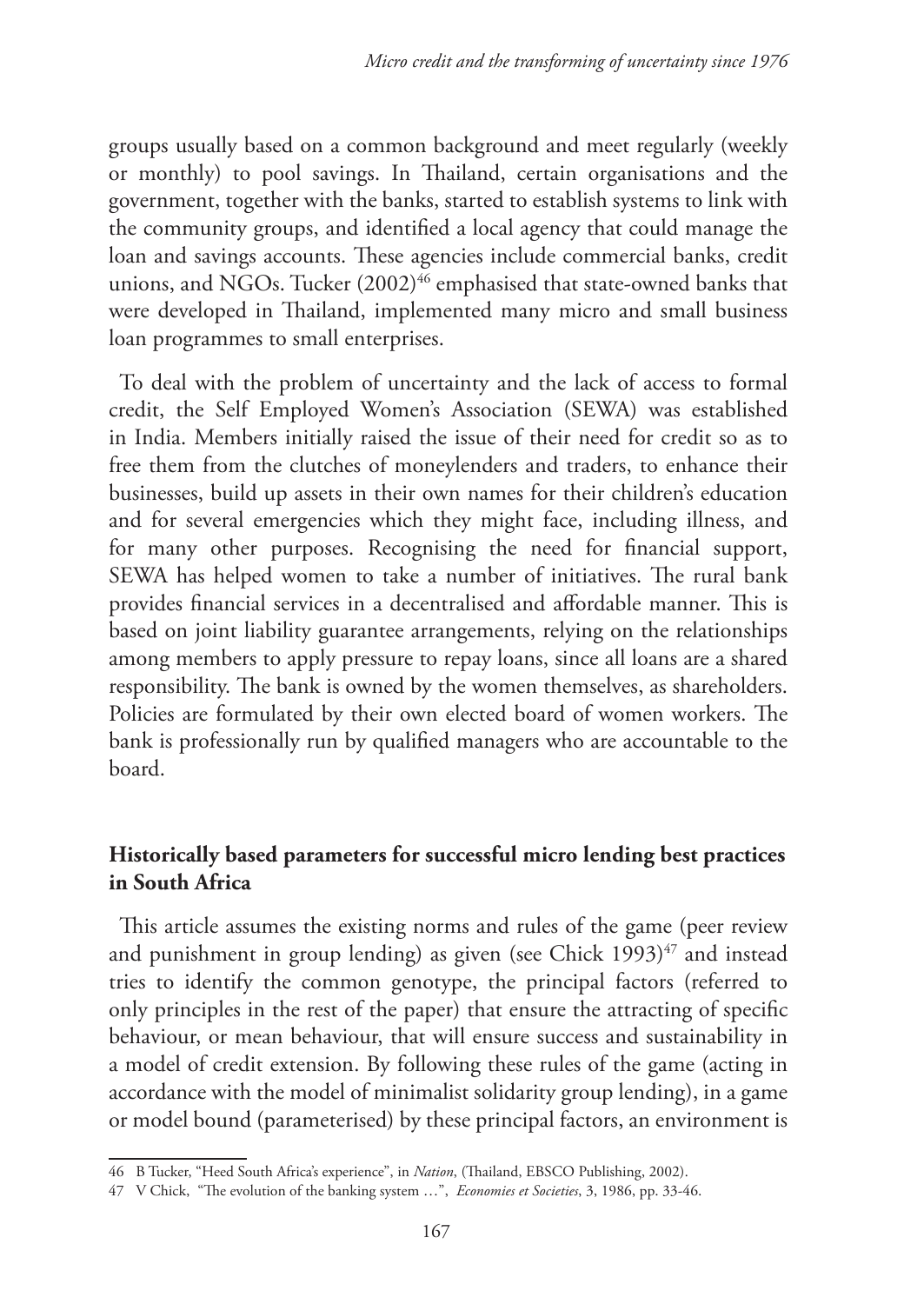structured that ensures an economic rationale for continued solidarity.

In the following sub-sections, we analyse attempts to determine the factorial basis needed for a strategy to make existing stokvels a social technology in South Africa as sustainable, productive and economically viable institutions within the finance industry. The environment for stokvels, therefore, has to be actively constituted and maintained to ensure parsimonious behaviour in this industry. In view of the narrative above, we attempt to identify and isolate the factors fundamental to a common constant or genotype – a constituent of factors or principles that bind and condition the long-term successful operation of the minimalist solidarity group lending model as a viable economic institution in practice.

From the narrative or descriptive data it seems that norms and rules create trust in the relationships between members of a solidarity group that can be used to ascertain predictable outcomes, individual gain and smooth consumption, encourage risk aversive behaviour and assure collective gain, instead of using formal financial structures and mechanisms to transform uncertainty about the future. It is hypothesised in this article that mutuality (cohesion and solidarity) among members, no matter the social technologies (norms and rules) involved, needs certain structured principal factors, or a constant of factors, to attract mean behaviour. This type of structure is critical to mechanisms which have to support the mutualism needed for ensuring specific risk by specific behaviour (to act in terms of the norms and rules) in transactions between members. Predictable behaviour makes it possible to hedge specific risk at no cost, smooth consumption and share scarce resources in a way that makes it possible for members to prosper economically, for development to be sustainable and for the poor to be assimilated into the formal sector of the capitalist system, as seen in the factual database. Social technology, moulded by and founded upon these strategic principles, ensures an environment of continued trust and adherence to the rules of the game that result in predictable behaviour. The predictable behaviour of members in transactions within the group transforms uncertainty about the future into, at least, a stochastic determinable future or risk. The principal factors further facilitate ongoing coordination and cooperation between members (cohesion and solidarity) for continuing long-run individual and mutual benefit, and living by, rather than obeying, the norms and rules of the game.

The identification of a common genotype of principles to act as a framework on which the social technology of solidarity group lending has to be planned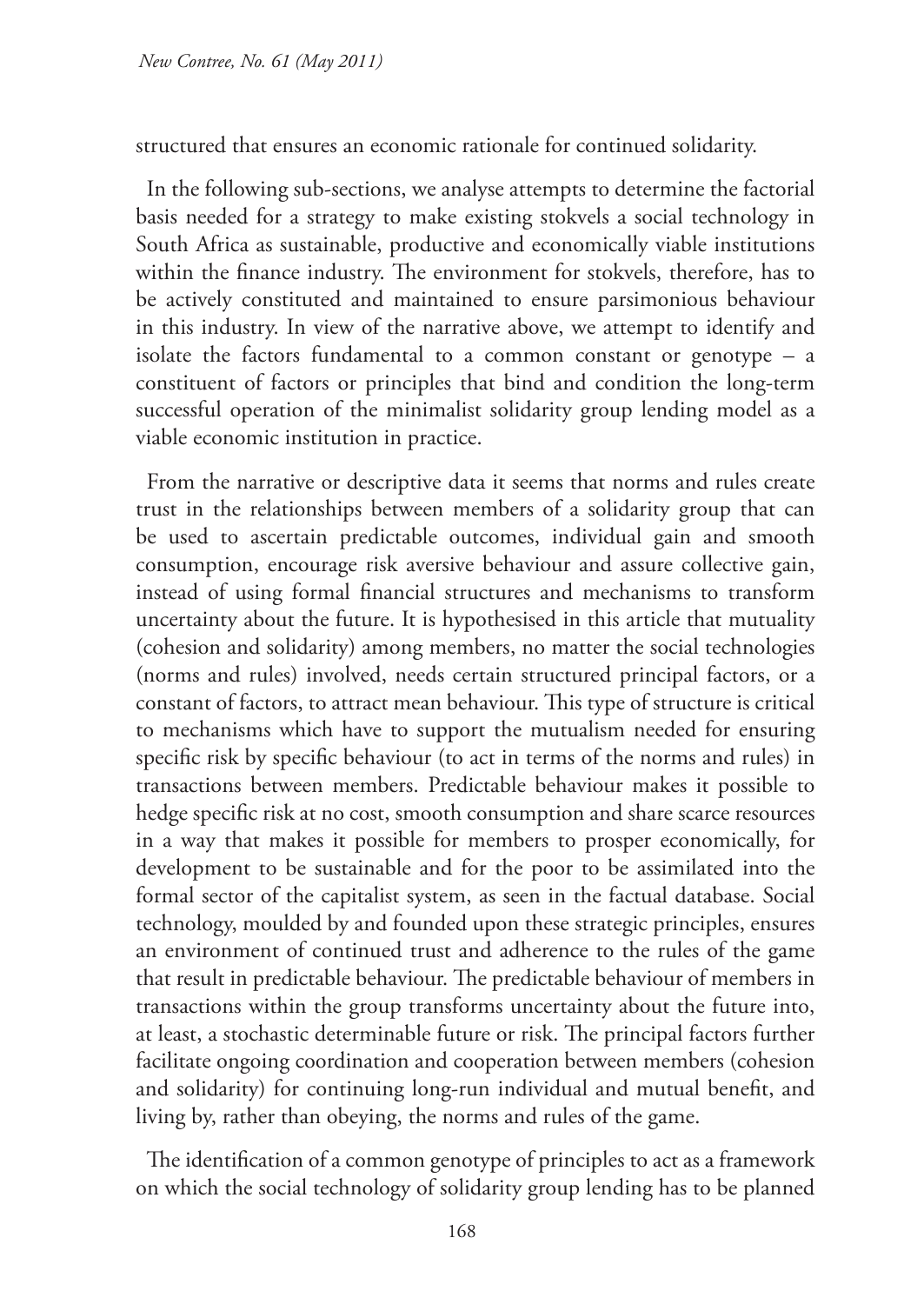(molded and founded) to support and sustain the mutuality principle is essential to make the implementation of this lending technology efficient. The purpose of this article is to determine, from the analysis of factual data on international best practice of solidarity group lending, the common principles, or system of principles, or constant needed to make the solidarity group lending technology a sustainable mutuality model on which to base mechanisms to extend credit to the poor. This genotype, or constant of principles, can then be used by government as a constituent structure in which existing mechanisms can be founded to support access for the poor to low-cost credit in South Africa in a sustainable way.

### *Social foundation*

The social factor seems to form the matrix in which every development of an environment of trust is embedded and bound, with economics only reaping benefits from the external. As in the previous narrative, poor households in South Africa use local informal credit in dealing with social and domestic emergencies through socialisation (social relations rather than marketing or priced relations) where informal savings (insurance) are regarded as a point of departure. The spontaneous origin, development and existence of these informal networks and the high propensity to save for precautionary purposes provide fertile ground for a system that minimises costs. This minimalist solidarity group lending model, where informal networks are used to access credit and savings, shows that lending and borrowing are relationship-based and loyalty, trust and reputation play an important role among the poor communities. Socialisation is fundamental in constituting and maintaining mutuality because of the mutuality (commonality) that is needed to develop a network of trust and reciprocity for improving neighbourhoods or investments in social relations, by individuals or groups. It also shapes their capacity to work together to access credit through weekly or monthly financial contributions which are first accumulated as savings and then lent to a group member who is experiencing financial constraints. The purpose of weekly or monthly meetings held by members is to reinforce mutuality (for instance the formal annual meetings of health funds with their members) that helps to improve social connections where members are experiencing vulnerabilities, screening each other and inspiring performance. These social connections take advantage of members' desire to value their reputation and protect their loyalty and trust. None of them wants to be viewed by others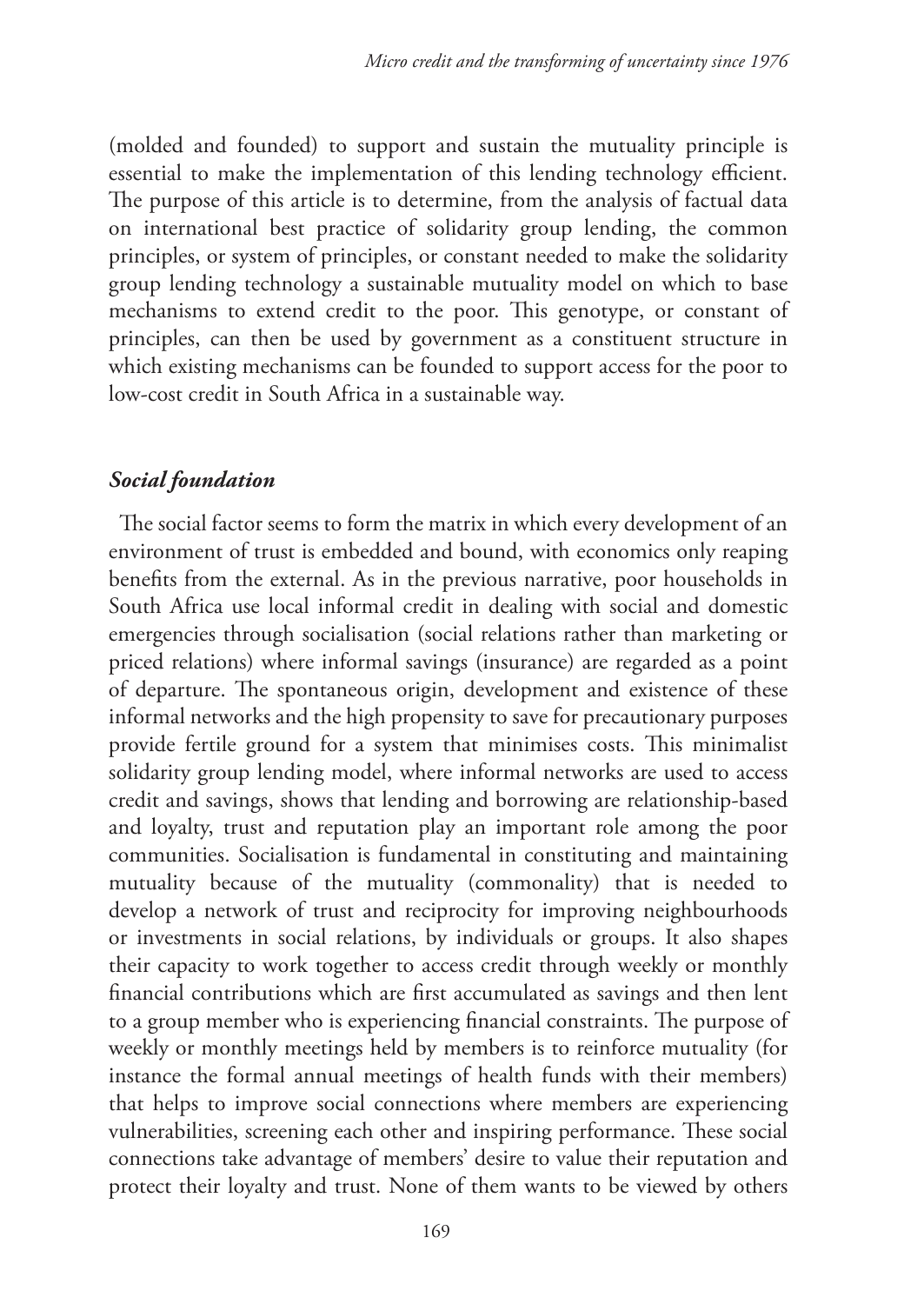as irresponsible and their mutuality binds them together and improves their joint commitment to the smooth running of their financial activities.

This helps to manage risk and uncertainty, as the members provide mutual motivation to take precautions and save, which then makes it possible for them to access credit and to maintain reputation and trust. The pooling of social capital seems to be important in dealing with uncertainty and specific risk and may also be used as a pool of social capital (social securitisation) to secure group credit. These efforts and the operation of community groups in harnessing and pooling social capital should be taken into consideration, and conditions under which precautionary savings are mobilised and credit extended have to be restructured to meet the increasing need for credit in South Africa. The development of credit instruments has to take into consideration the already existing and developed social capital in poor communities, rather than creating artificial socialisation drivers, like banks, without much success.

## *Social capital in collateral*

The adoption of effective collateral substitutes is necessary in dealing with uncertainty. Lenders need a system in which claims against assets can be created, established and enforced, and the more efficient this process, the more willing lenders will be to enter into contracts with borrowers. It is clear that poor households do not have liquid assets and are, because of this, not in a position to provide collateral. In South Africa, as in India, Indonesia and Bangladesh, for example, the pooling of social capital is a way of ensuring knowledge and information for members. This is making the need for liquid assets as collateral obsolete. Comprehensive and near-complete information on the creditworthiness of borrowers prevails in a group. Collateral substitution based on social capital can be sustained by peer pressure and peer monitoring, and can even be used as a substitute for formal collateral, as seen in the narrative of data on informal lending. These have been shown to be effective collateral substitutes because peer pressure is exerted on each group member to repay the loans and defaulting becomes minimal. The lender will possess the information and knowledge that permits accurate predictions to be made about the risk status of a borrower as part of a group rather than as an individual. The allocation of resources, or provision of credit, is facilitated with a great deal of certainty on what the future performance of the individual in the group context is going to be.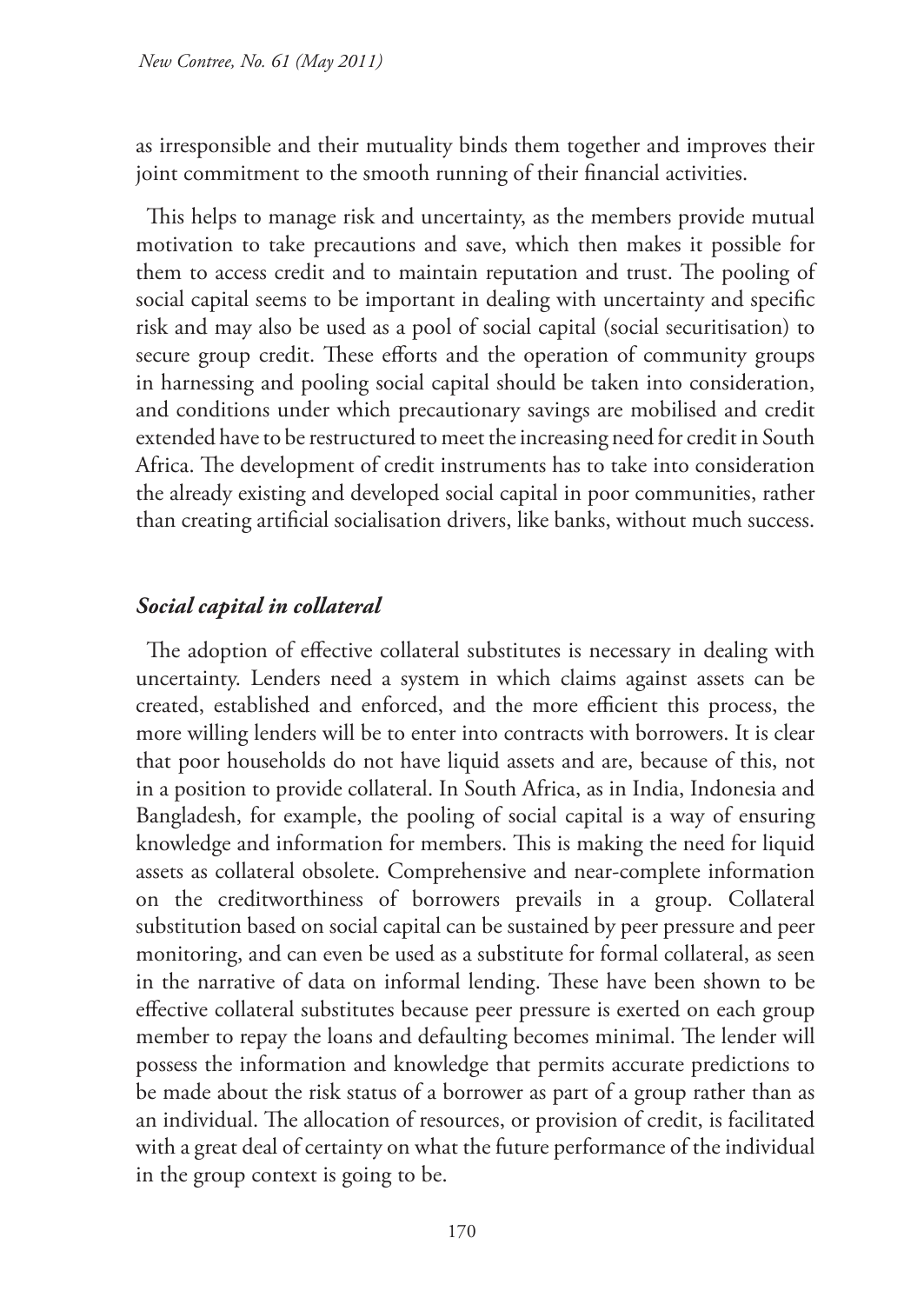The concepts of uncertainty and unpredictability are rarely thought about, as lending and borrowing occurs in a situation where the probability relation in the group context is known. Therefore, incomplete information is not as prominent at group level as in the case of an individual in the formal financial sector. It is evident in the countries discussed above that these informal or solidarity groups have been effective in ensuring that individual loans are being repaid. This partly dispels the notion that the poor are unable to repay loans. This may be true only in the case of some individuals.

### *Decentralisation in institutions and instruments*

Frameworks have to support existing mutualisms by minimising free-riding and legal loopholes. Decentralisation of credit includes creating by-laws, a process which asks members to determine how often they will meet to collect payments, which can receive a loan, how loan requests will be approved, and what happens if a member is late in making a loan payment or misses many meetings. These by-laws form the constitutions of the solidarity groups and the more formal village banks. The specific decentralised constitution or rules governing informal stokvels in poor communities have proven to be effective in dealing with irreducible uncertainty in the provision of credit. It is a custom or norm in the poor communities in South Africa that stokvel group members attend regular meetings at their various stokvels to discuss important matters relating to credit and savings. These meetings continue to take place at centres and village banks. These rules or constitutions, according to which groups operate, are formulated by the group members themselves. Stokvels are freely entered into and members are bound by free will to become part of a very specific community with its own constitution and objectives. In some cases, or in different communities where the level of education is low, the rules are memorised, whereas in others they are written down for the members to refer to. Because of personal relationships, trust and reputation among members, violation of the rules does not normally occur and this reduces the risk and uncertainty in financial transactions. These informal rules or constitutions should be taken into consideration when extending credit to the poor in a more formal environment.

Lessons can be learnt from the major achievements of financial institutions in the countries discussed above, in the context of improving the living standards of poor households who have been financially marginalised. Attention has to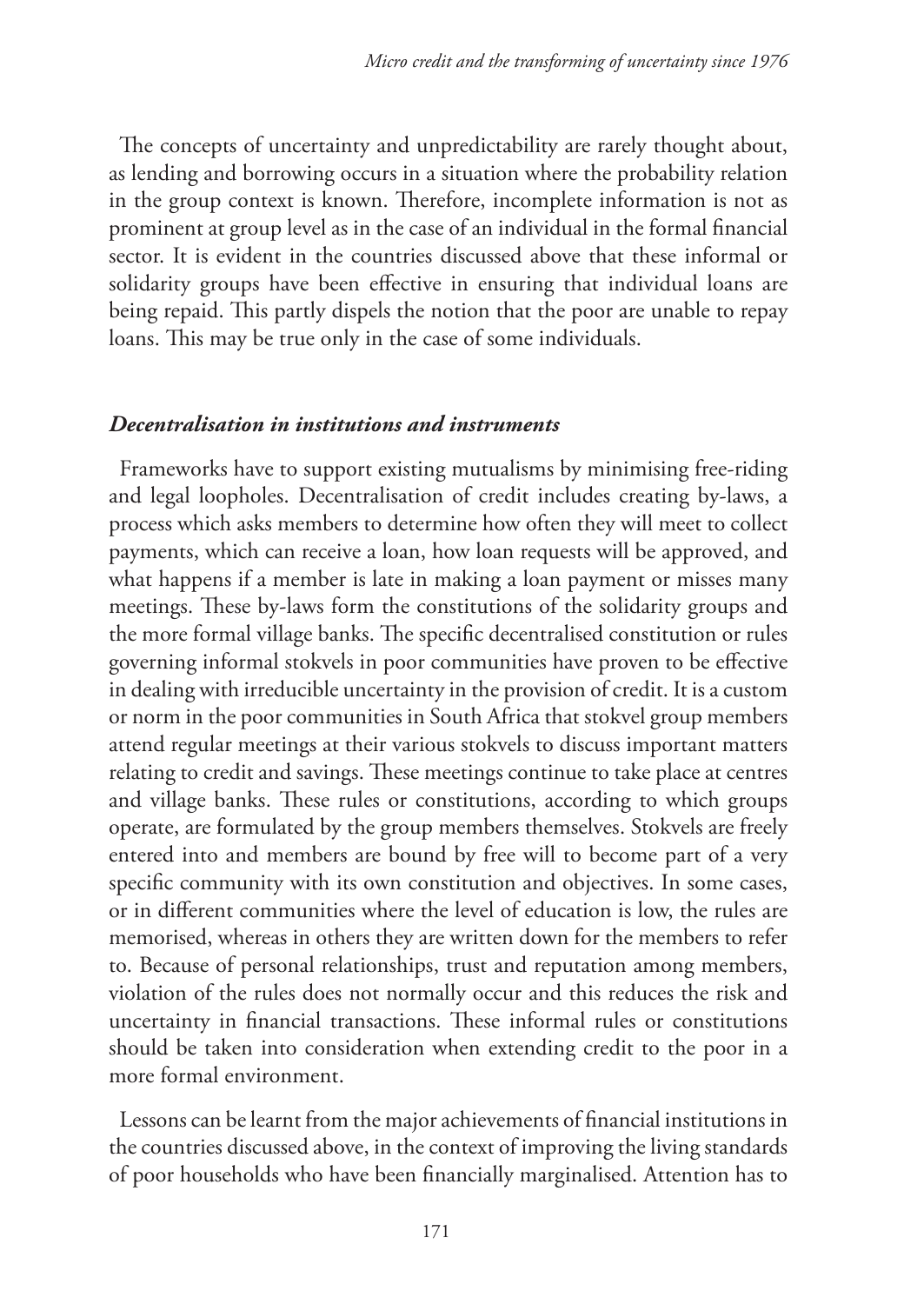be focused on the customising and non-discriminatory nature of any legal framework so that it does not conflict with existing and sometimes local practices and conventions already developed in the informal lending sector. Baydas *et al* (1997)<sup>48</sup> highlighted the aspect of language, for instance, and also pointed out that social and cultural barriers do not allow for easy relationships with non-familiar people and modern banking institutions. This is also true of the standardising of social relationships and social conventions in general. The government, as a policy-maker, therefore needs to understand the operation of informal stokvels in different communities and community groups, which seem better equipped to curb the uncertainty problem that hinders the extension of credit. The potential of the stokvel groups has to be considered by the government, which must ensure that legislative interventions nurture and support the stokvel groups. It is also important to pay attention to relations between solidarity groups, micro lending interventions and other existing anti-poverty programmes to prevent free-riding and racketeering, for instance.

Research that was conducted by Coetzee (1998)<sup>49</sup> on retail finance in the rural areas in South Africa found that the banks are failing in their role to provide formal commercial banking activities to all rural areas, and these banks do not seem to have the answer to improving access to credit by poor households. The banks concentrate on centralised standard instruments and products, rather than adopting a decentralised approach. This is even worse in the case of the new commercial banking models.

Solidarity groups, because of their decentralised nature, not only improve access to credit by the poor but also bring such credit products and instruments close to these marginalised households, resulting in very low transaction costs. In Ghana and Indonesia even more formal institutions use targeted credit to customise instruments and products. These formal low-cost banks are characterised by easy access, flexibility in loan use, rapid processing, flexibility in interest rates and collateral requirements. The way in which the banks operate is highly decentralised. Informal financial agents, such as the *banksusu* collectors, i.e. the *susu* groups or rotating credit and savings associations, friends and relatives, mobilise savings from community groups. In Kenya, products like the *juhudi*, *chikola* and *kati kati* are developed and tailored to

<sup>48</sup> MM Baydas, DH Graham & L Valenzuela, "Commercial banks in micro finance: New actors in the microfinance world", (USA, Houghton Mafflin Company., 1997), pp. 41-47.

<sup>49</sup> G Coetzee, "Regulation and supervision of micro finance institutions: The experience in South Africa", (Pretoria, University of Pretoria, Department of Agricultural Economics, 1998).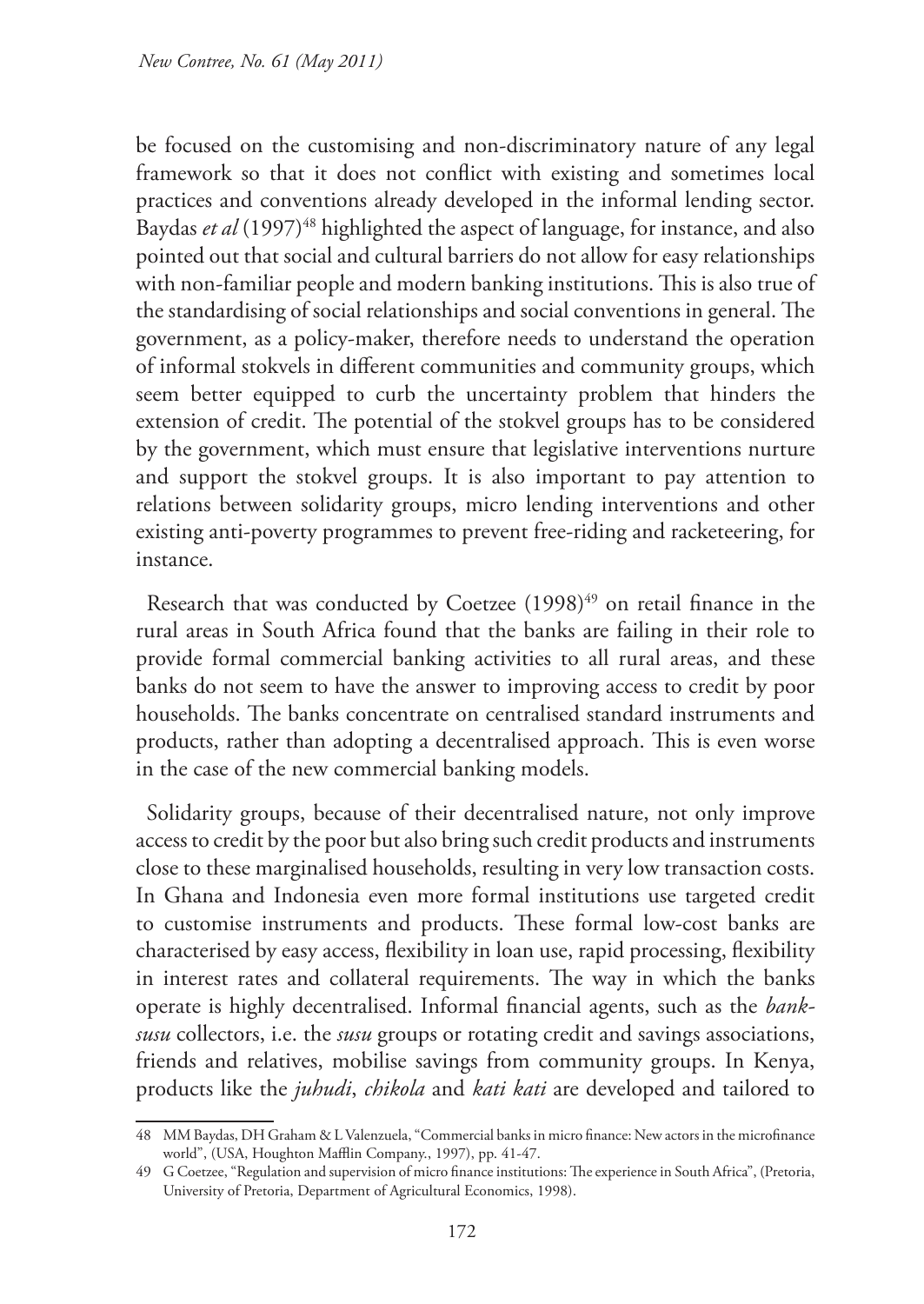the specific needs of the client (Johnson and Rogaly 1997)<sup>50</sup>.

It is therefore important that financial products and instruments are decentralised and flexible. Products and instruments have to differentiate between target groups and in so doing, all levels of poor households will be able to take full precautions for specific risks (full insurance). Developing a specific low-cost credit for specific risk and needs will smooth consumption for the poor (Morduch 1999) $51$ .

#### *Social infrastructure maintenance and development*

Appropriate training in financial operations, ensuring an able social infrastructure, is another important principle to be considered. In South Africa, there is a lack of training and technical assistance in financial operations for poor people and procedures that exclude these very same households are used. Therefore, technical training in financial operations has to be provided in South Africa. In addition to training, a local partner (discussed above) who will communicate with community groups and the community groups themselves, as members of village banks, need appropriate training in order to improve the management of their own savings and loans operations. Although community members have the experience through stokvels in managing their own informal credit and savings, they still need relevant and appropriate training in this regard. Training programmes should be put in place to help the members develop skills to manage, supervise and monitor the solidarity group activities. Well-designed and structured training at relatively low cost can act as an accelerator of increased efficiency, higher self-esteem, poverty reduction and improved status within the poor communities. The poor would also acquire more and better survival skills that would help them to cope in times of crisis. Group lending in the Grameen Bank, for example, was built on strong investment in a group formation and substantial investment in recruiting low-cost, committed and well-trained staff, before lending began. None of these human capital investments have been strong in South African financial programmes (Morduch 1999)<sup>52</sup>.

<sup>50</sup> S Johnson and B Rogaly, *Microfinance and Poverty*..., pp. 5-7.

<sup>51</sup> J Morduch, "The Microfinance Promise…" , *Journal of Economic Literature*, 37(4), 1999, pp. 1569-1614.

<sup>52</sup> J Morduch, "The Microfinance Promise…" , *Journal of Economic Literature*, 37(4), 1999, pp. 1569-1614.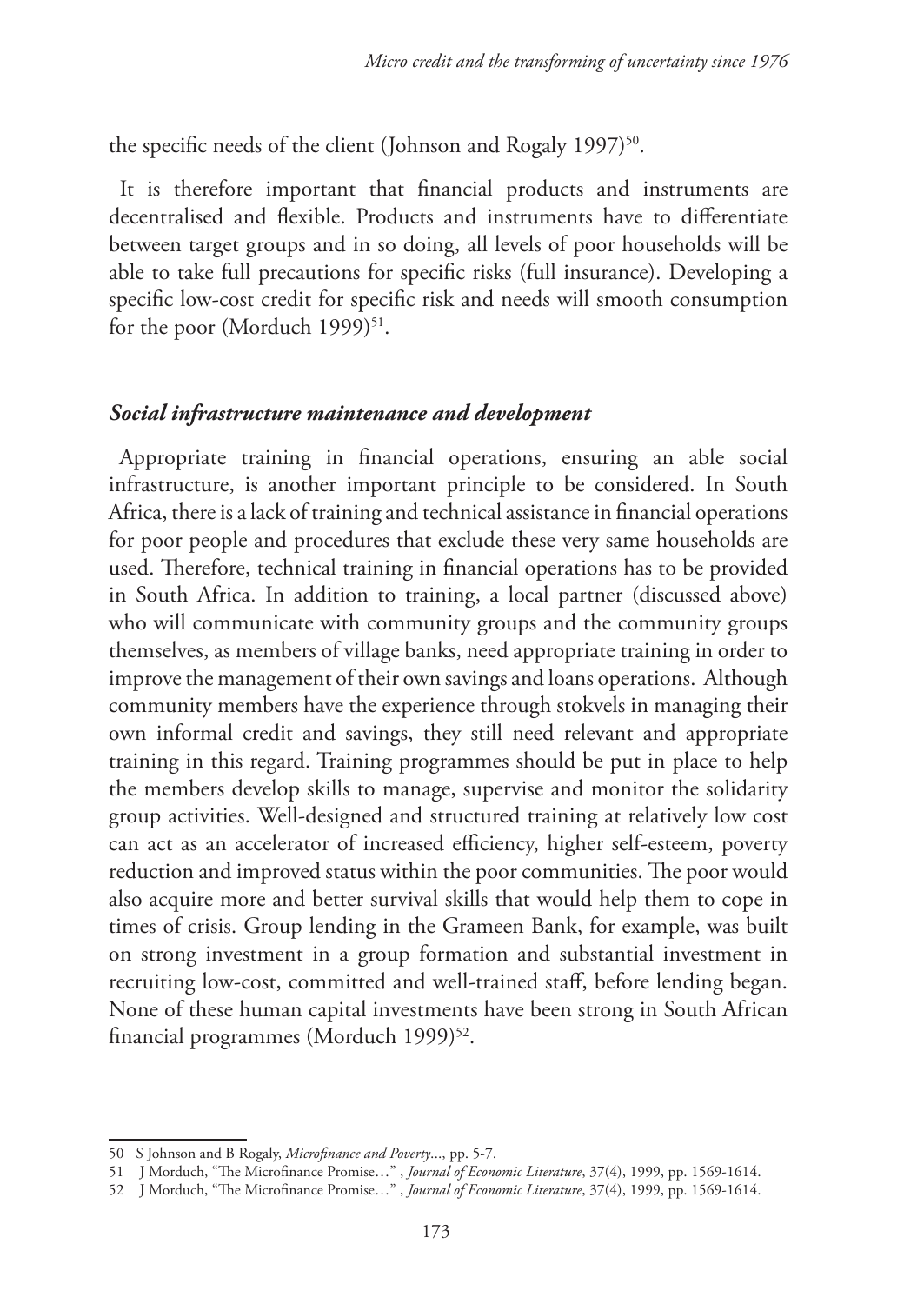### **Conclusion**

Banks, as we know today and as it has already been discussed in this article, have a long history that emerged from the Italian financiers in the twelfth century, primarily as savings institutions. As Chick (1993)<sup>53</sup> and Hicks  $(1967)^{54}$  have also alluded to above, the theory of overcoming periods of extreme economic uncertainty follows the best monetary practice and reality in extreme uncertain economic environments. Theory cannot create the ideal reality when it comes to monetary institutions and practise in irreducible uncertain environments. To be successful in this, one has to use this existing social knowledge and follow what is practiced.

The formal banking system plays a pivotal role in the delivery of financial services, particularly credit. However, the delivery of credit to poor households in South Africa by the formal banking system is hampered by its modern nature and structure.

The poor people in South Africa and in various parts of the world have, with time, and in reaction to this inability of formal systems, developed selfinsurance support mechanisms in the form of informal savings organizations. Since 1976, the formalisation of solidarity group lending became a successful mechanism of giving the poor access to much needed cash and credit. In light of this successful mechanism, the best international solidarity group lending practices were analysed in the article to determine the principles that underlie the successes of these practices.

Critical factors, the conditions that underlie and bind these successes, were identified and condensed into a genotype structure, or principal factors, to act as benchmark criteria to ascertain successful implementation of social technology or social mechanisms to extend credit to the poor households in South Africa. One common constant denominator that was identified in all best practices is the social embeddedness of these principles. These socially embedded principles, although necessary, are though neither complete nor sufficient conditions to ensure sustainable access to financial services. They can however be used as a prototype structure when trying to formalise solidarity group lending practices, like stokvels in South Africa, as sustainable channels and instruments for making and improving access to credit to the poor. Based

<sup>53</sup> V Chick, "The evolution of the banking system and the theory of monetary policy …", Economies et Societies, 3, 1986, pp. 33-46.

<sup>54</sup> JR Hicks, "Monetary theory and policy…, pp. 39-44.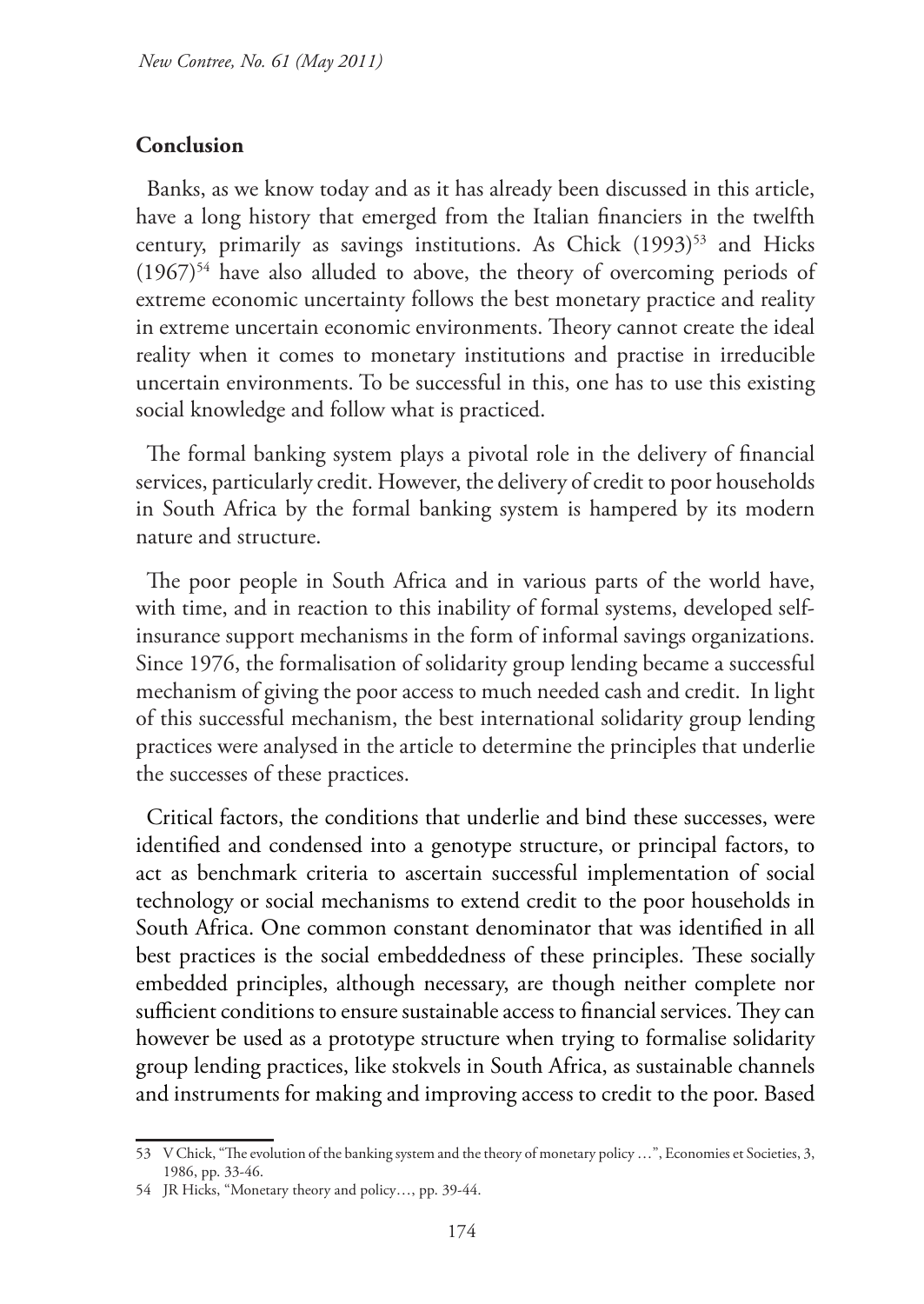on the findings, this article therefore recommends that the existing social technology in the form of stokvels be developed according to these principles to give the poor access to low-cost credit in South Africa.